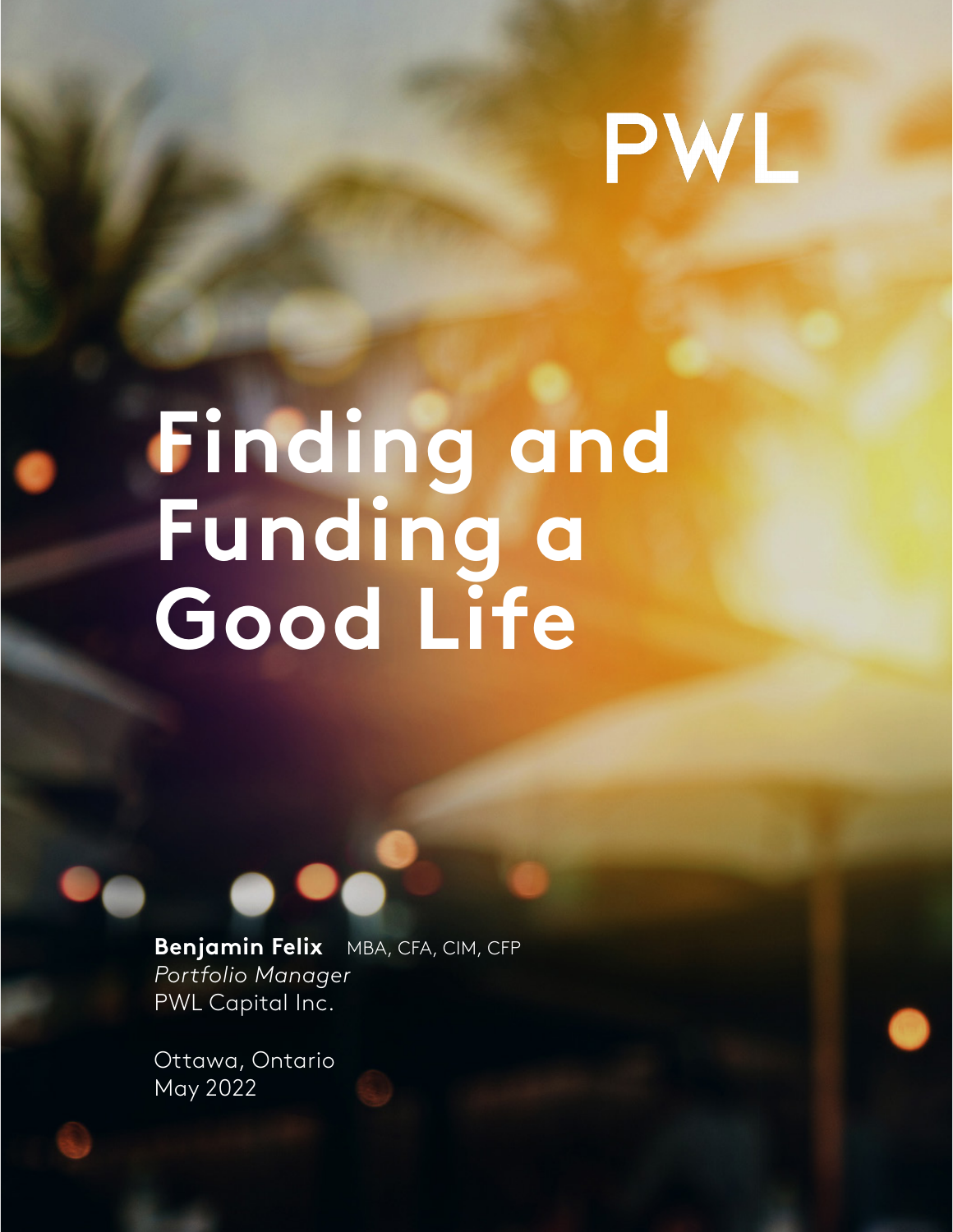This report was written by Benjamin Felix, PWL Capital Inc. The ideas, opinions, and recommendations contained in this document are those of the author and do not necessarily represent the views of PWL Capital Inc.

© PWL Capital Inc.

All rights reserved. No part of this publication may be reproduced without prior written approval of the author and/or PWL Capital. PWL Capital would appreciate receiving a copy of any publication or material that uses this document as a source. Please cite this document as:

Benjamin Felix, *Portfolio Manager*, PWL Capital Inc.,"Finding and Funding a Good Life."

For more information about this or other publications from PWL Capital, contact: PWL Capital – Passmore, 265 Carling Avenue, 8<sup>th</sup> Floor, Ottawa, ON K1S 2E1 Tel 613-237-5544 • 1-800-230-5544 Fax 613-237-5949 ottawa@pwlcapital.com

This document is published by PWL Capital Inc. for your information only. Information on which this document is based is available on request. Particular investments or trading strategies should be evaluated relative to each individual's objectives, in consultation with the Investment Advisor. Opinions of PWL Capital constitute its judgment as of the date of this publication, are subject to change without notice and are provided in good faith but without responsibility for any errors or omissions contained herein. This document is supplied on the basis and understanding that neither PWL Capital Inc. nor its employees, agents or information suppliers is to be under any responsibility of liability whatsoever in respect thereof.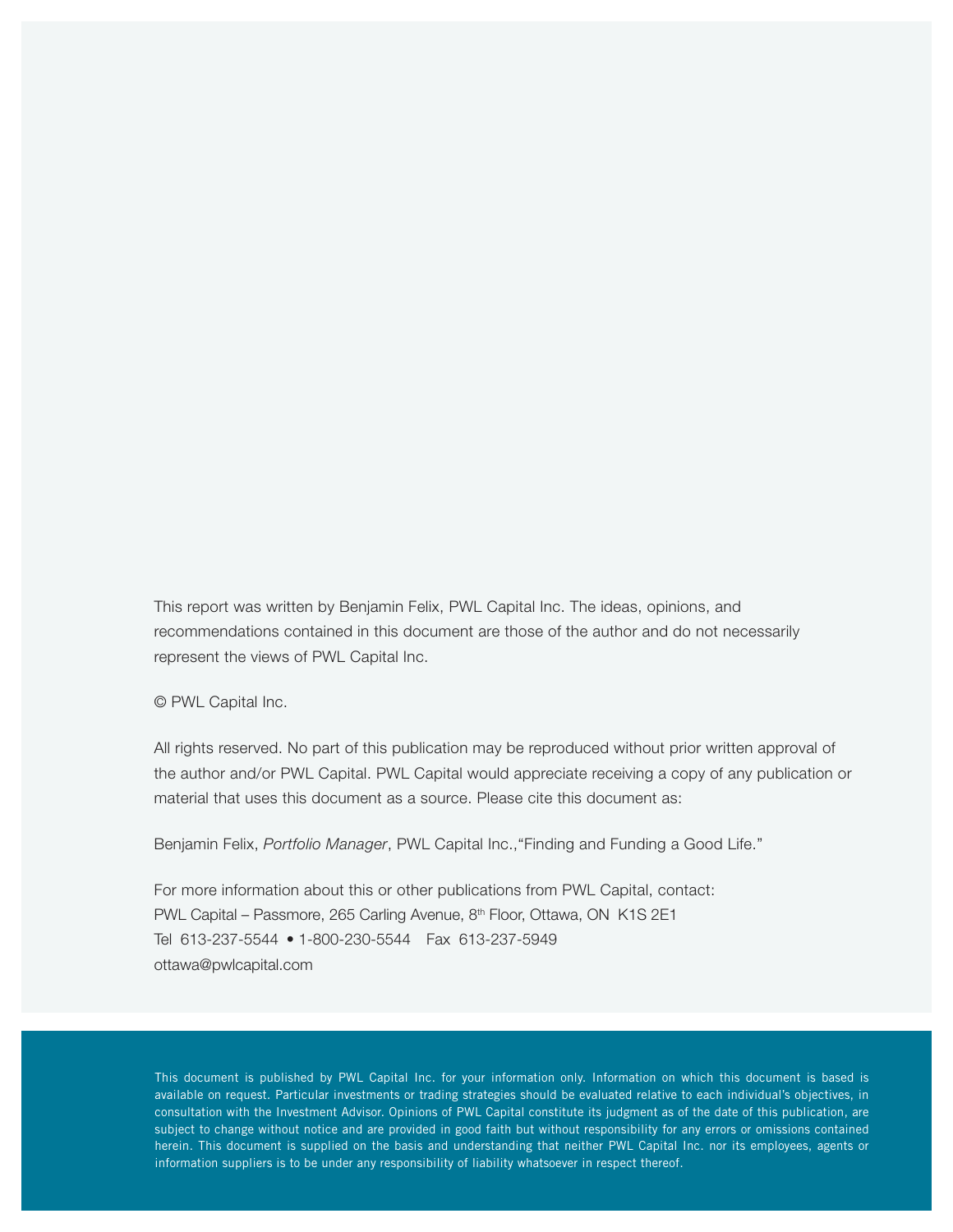# Table of Contents

| 1. Introduction                        | 4  |
|----------------------------------------|----|
| 2. Circumstances and Adaptation        | 5  |
| 2.1 Affective Forecasting              | 5  |
| 2.2 Income Satiation Points            | 6  |
| 2.3 Renting vs. Buying a Home          | 6  |
| 2.4 Cottages                           | 7  |
| 2.5 Luxury Vehicles                    | 8  |
| 2.6 Trees                              | 9  |
| 2.7 Circumstances to Avoid             | 9  |
| 3. Things vs. Experiences              | 10 |
| 4. Time vs. Money                      | 11 |
| 5. Regret                              | 11 |
| 5.1 Counterfactual Thinking            | 12 |
| 5.2 What do People Regret?             | 13 |
| 5.3 Classifying Regret                 | 13 |
| 5.4 Preventing Future Regret           | 14 |
| 5.5 Managing Current Regret            | 14 |
| 5.6 Embracing Regret                   | 15 |
| 6. A Model for a Good Life             | 15 |
| 6.1 Positive Emotion                   | 15 |
| 6.2 Engagement                         | 16 |
| 6.3 Relationships                      | 17 |
| 6.4 Meaning                            | 17 |
| 6.5 Accomplishment                     | 18 |
| 6.6 Vitality                           | 18 |
| 7. Setting Goals                       | 19 |
| 7.1 Generating Objectives              | 19 |
| 7.2 Effective Goals                    | 20 |
| 7.3 Pursuing Goals                     | 21 |
| 7.4 Organizing Goals with Goals System | 22 |
| 8. Conclusion                          | 22 |
| The Author                             | 23 |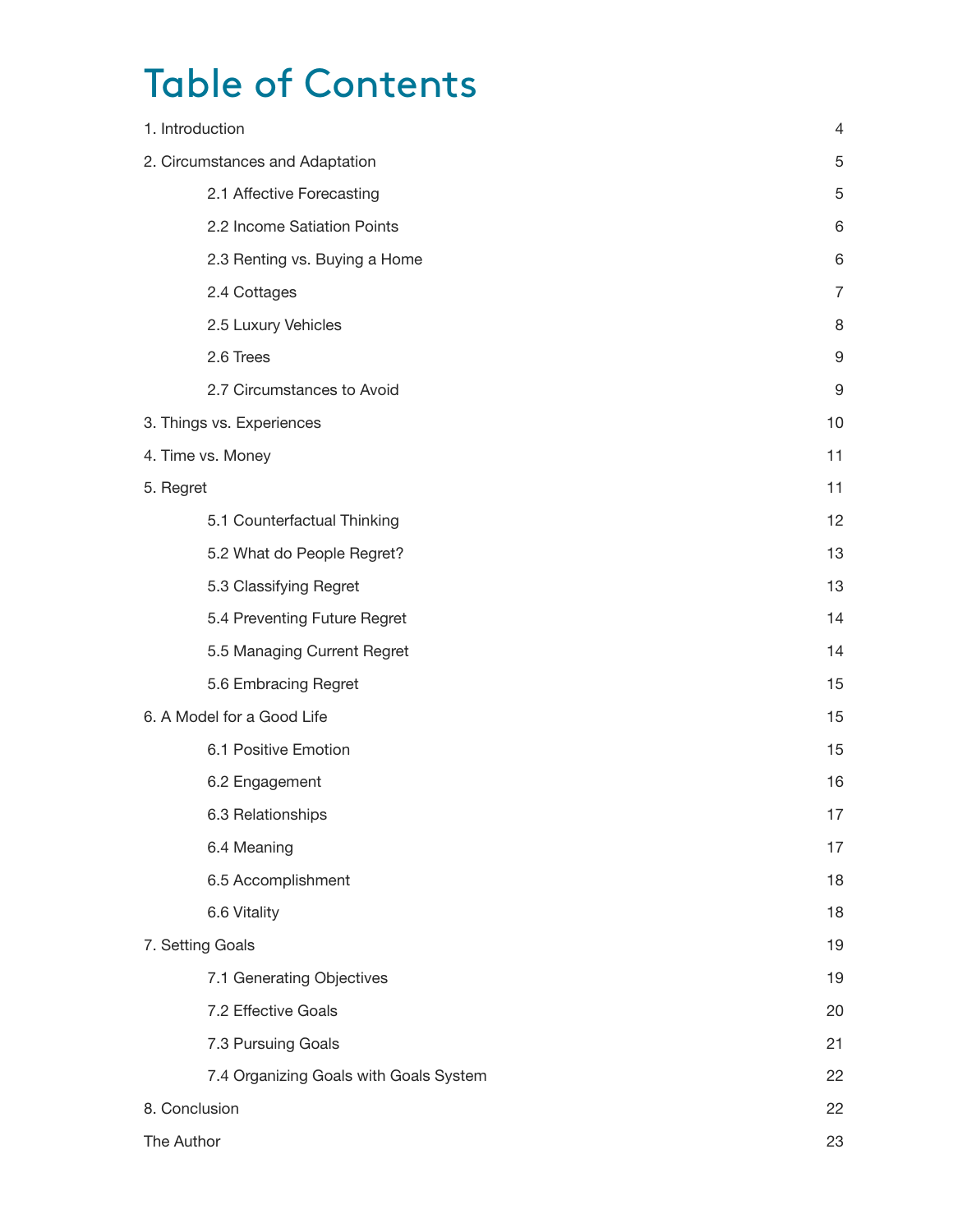# Introduction 1.

Is a higher paying job with longer hours worth it? How should you prioritize saving for the future against enjoying life today? Should you rent or own your home? Does it make sense to pay for a house cleaner? Is it better to live in a bigger home with a longer commute, or a small home close to the office? Is going out to dinner a waste of money? Is an expensive vehicle worth it?

The answers to these questions are often delivered to us on a platter by our System One brains; our fast, intuitive, impulsive, and emotional thought processes that run automatically with relatively little effort [\(Kahneman, 2013\).](https://www.penguinrandomhouse.ca/books/89308/thinking-fast-and-slow-by-daniel-kahneman/9780385676533) Unfortunately, our automatic, intuitive perception of the right answer is often flawed. Our automatic system brain is designed to seek pleasure, avoid pain, engage in survivalrelated behaviours, and impress other people; the automatic brain has its finger on the dopamine button and cares more about prestige than happiness [\(Haidt, 2006\)](https://www.happinesshypothesis.com/). This combined with a constant barrage of advertisements for material goods and algorithmically optimized social comparisons can lead us toward behaviour that is immediately rewarding, like buying stuff online or scrolling TikTok, but detrimental to our long-term well-being. Engaging System Two thinking, the slower, more deliberative, logical, and effortful process required for reflective thought and complex calculations [\(Kahneman, 2013\)](https://www.penguinrandomhouse.ca/books/89308/thinking-fast-and-slow-by-daniel-kahneman/9780385676533) is likely to result in better decisions. Unfortunately, it's not as easy as flipping a switch since the mental models required for this reflection are not common knowledge. What does a good life look like, and how is money related to it? Of course, not all decisions require deep introspection, but stepping back to think through these big questions can result in guiding principles for large and small decisions alike.

The objective of this paper is to provide an overview of the non-financial considerations that deserve consideration in financial decisions – tools for System Two financial decision-making. Each consideration is paired with reflective questions that the decision-maker may ask themselves or the other parties involved in the decision-making process. Financial decisions are never objectively good or bad; each decision should be considered for its utilitarian, emotional, and expressive benefits, and its impact on living a good life. There is a lot more to a good life than wealth accumulation and risk-adjusted returns. A good life is, of course, subjective, but research across economics and psychology provide a starting point. Framing financial decisions through the lens of living a good life, measured by life satisfaction, rather than dollars in your bank account or other material possessions, is likely to lead to better outcomes.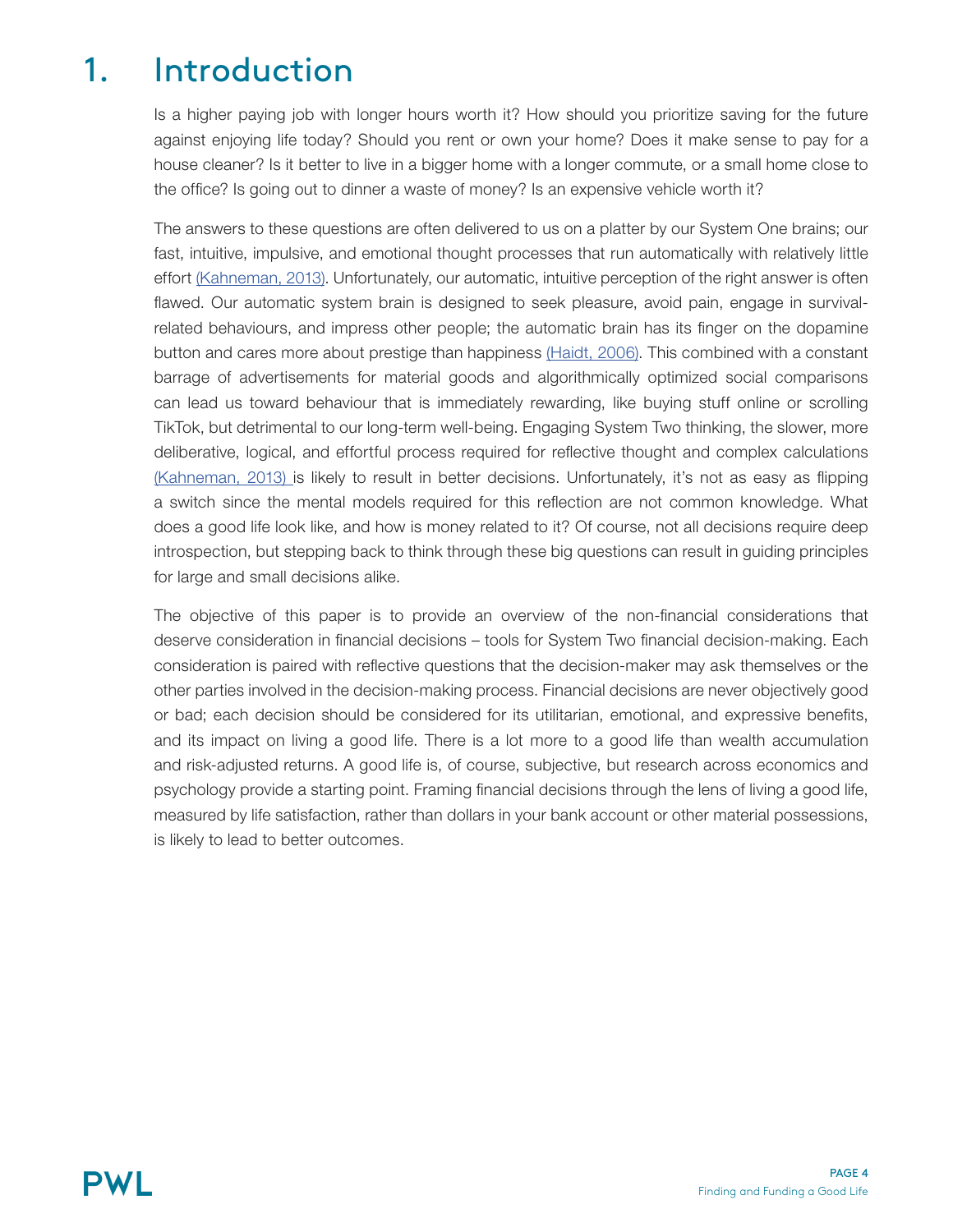# Circumstances and Adaptation 2.

Given that money is a scarce resource that can be used to change our circumstances, understanding the circumstances that do, and do not, affect happiness is an important input to financial decision-making. Stable circumstances like health [\(Riis et al., 2005\)](https://pubmed.ncbi.nlm.nih.gov/15702959/), income beyond what is required for the necessities of life [\(Jebb, Tay, Diener, and Oishi, 2018\),](https://www.nature.com/articles/s41562-017-0277-0) wealth [\(Diener and Oishi, 2000\),](https://psycnet.apa.org/record/2000-16279-007) geographic location [\(Schkade and Kahneman, 1998\)](https://web.mit.edu/curhan/www/docs/Articles/biases/9_Psychological_Science_340_(Schkade).pdf), house size [\(Bellet, 2019\)](https://papers.ssrn.com/sol3/papers.cfm?abstract_id=3378131), physical appearance [\(Wolsic and](https://doi.apa.org/doiLanding?doi=10.1037%2F0022-3514.69.1.120) [Fujita, 1995\)](https://doi.apa.org/doiLanding?doi=10.1037%2F0022-3514.69.1.120), gender, and age [\(Lucas and Gohm, 2000\)](http://citeseerx.ist.psu.edu/viewdoc/download?doi=10.1.1.208.2565&rep=rep1&type=pdf#:~:text=Women%20experience%20even%20more%20unpleasant,the%20differences%20found%20across%20studies.) seem like obvious predictors of differences in happiness and life satisfaction, but they are not. People are sensitive to changes in their circumstances, but they adapt quickly to the changes, and are generally not sensitive to their steady state. Large financial goals like buying a bigger house, moving to a sunnier part of the country, grinding it out for a higher paying job, or making a risky investment with a large potential payoff may not improve the quality of your life, but they will certainly require sacrifices and risks.

# 2.1 Affective Forecasting

People tend to overestimate the enduring impact that future events will have on them. One reason for this is focalism - failing to anticipate the unrelated events which will influence our thoughts and emotions [\(Wilson and Gilbert, 2003\).](http://wjh-www.harvard.edu/~dtg/Wilson & Gilbert %28Advances%29.pdf) Another big contributor to our weak affective forecasting abilities is the adaptation principle [\(Brickman, Coates, and Janoff-Bulman, 1978\)](https://pubmed.ncbi.nlm.nih.gov/690806/); we tend to quickly adapt to changes in our circumstances, both good and bad. This has become commonly known as the hedonic treadmill (Campbell, 1971). Further complicating our affective forecasts is the "end of history illusion" [\(Quoidbach, Gilbert, and Wilson, 2013\);](https://wjh-www.harvard.edu/~dtg/Quoidbach et al 2013.pdf) personalities, values, and preferences change over time, but people tend to believe that they have recently become the person they will remain for the rest of their lives. People believe that who they are today is pretty much who they will be tomorrow, despite the fact that it isn't who they were yesterday. Given the challenges in predicting the circumstances that will make us happy in the future, and knowing who we will be in the future, it might be more sensible to focus on how we spend our time minute-to-minute rather than striving to achieve a perfectly imagined future. Affective experience on a daily basis is predicted by the specifics of the current situation, like facing time pressure at work or having a leisurely dinner with friends rather than by more stable life circumstances [\(Dunn, Gilbert, and Wilson, 2011\)](https://scholar.harvard.edu/files/danielgilbert/files/if-money-doesnt-make-you-happy.nov-12-20101.pdf).

# Questions to reflect on affective forecasting:

- When contemplating a major purchase, do you have a narrow focus on one aspect of it, or do you consider how it will impact your life minute-to-minute?
- Have you made a major purchase expecting it to increase your happiness? Did it?
- Have your values and preference changed in the last decade? Do you expect them to change in the next decade?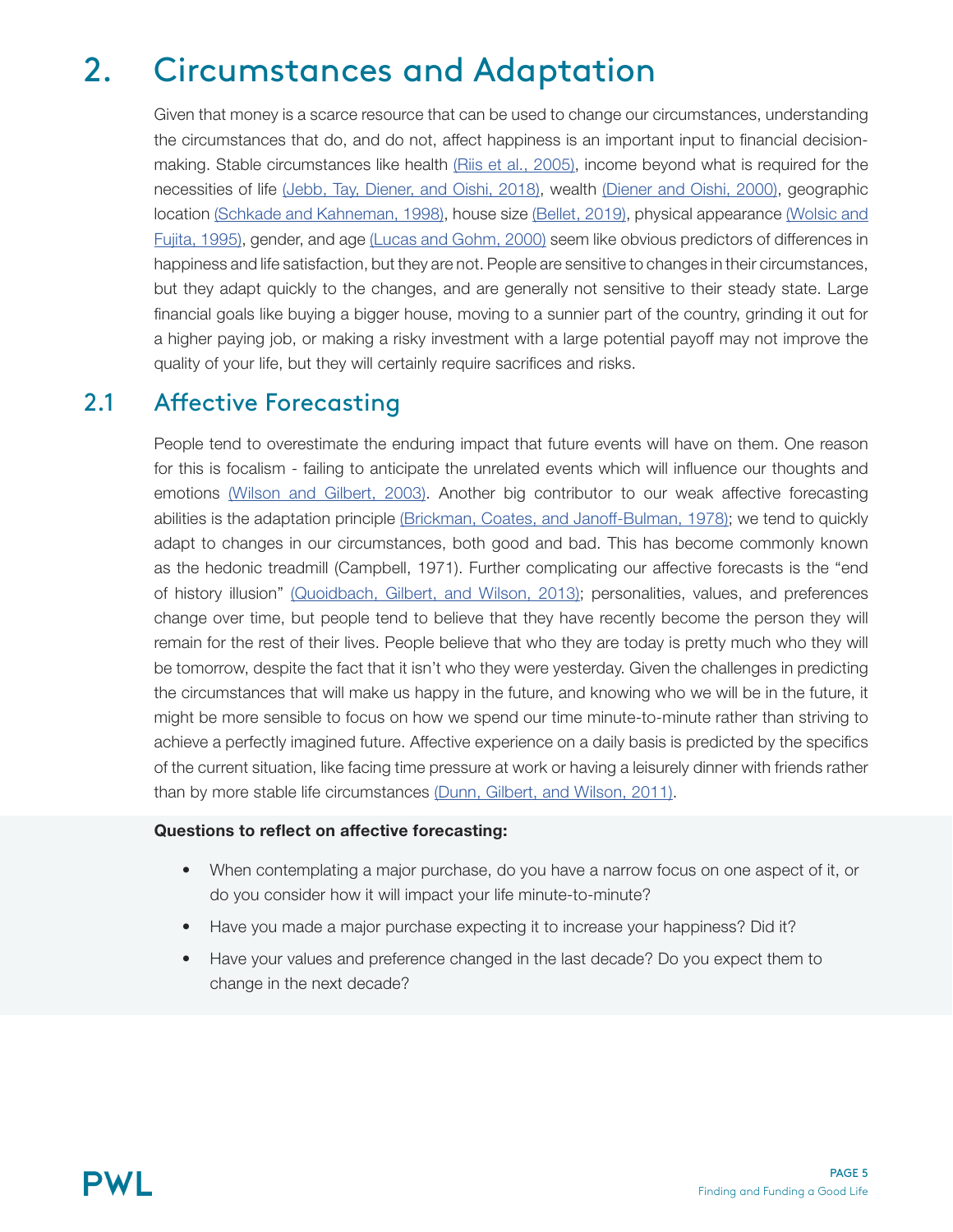### Income Satiation Points 2.2

We trade our time for money at work but working harder for more money is not always an obvious trade-off. It was found in a global representative sample of over 1.7 million people that the income satiation point for experienced happiness is USD \$60,000 globally, and \$65,000 in North America [\(Jebb, Tay, Diener, and Oishi 2018\)](https://www.nature.com/articles/s41562-017-0277-0). Above this level of income people in the sample did not experience more happiness. Experienced unhappiness in the sample stopped decreasing at \$75,000 globally and \$95,000 in North America. For life evaluation - reflective happiness - the satiation points were \$95,000 globally and \$105,000 in North America.

In some regions, including North America, there is a turning point where life evaluation deteriorates with higher levels of income. The study authors speculate that the causation could generally be that higher incomes are accompanied by high demands on time which might also limit opportunities for positive experiences like hobbies, spending time with others, working on things greater than the self, and accomplishing valued objectives. Money can increase positive emotion, decrease negative emotion, and increase positive life evaluation. But in all cases, there is a satiation point, and in the case of life evaluation there is even a point where more income seems to decrease happiness. Alongside the understanding of income satiation, it is important to understand that acquiring more money is associated with hedonic rewards similar to illicit drugs [\(Breiter, Aharon, Kahneman, and](https://pubmed.ncbi.nlm.nih.gov/11395019/) [Shizgal, 2001\)](https://pubmed.ncbi.nlm.nih.gov/11395019/) where the initial experience is exhilarating, but the exhilaration fades as it becomes a stable circumstance.

# Questions to reflect on income satiation points:

- How would your life change if you earned an extra \$1,000 per month? What would you spend it on?
- Would you work an extra 3 hours per day to earn more money?
- How much would you need to be paid to give up your favorite leisure activity?

### Renting vs. Buying a Home 2.3

Housing is typically the largest single expense for a household, and shelter is a basic human need. Finances aside (but keeping in mind that renting is not throwing money away [\(Felix, 2019\),](https://www.pwlcapital.com/rent-or-own-your-home-5-rule/) are homeowners happier than renters?

Empirically, homeowners are not happier, and may be less happy, than renters after controlling for income, housing quality, and health. Owners also spend less time on enjoyable activities like active leisure and more time working on their homes [\(Bucchianeri, 2011; Hofmann and Umbricht, 2019\)](https://papers.ssrn.com/sol3/papers.cfm?abstract_id=1877163). While in some samples owners have elevated reflective life satisfaction, they also have less intense feelings of happiness [\(Morris, 2017](https://www.tandfonline.com/doi/abs/10.1080/10511482.2017.1367317?journalCode=rhpd20)). Remember, people are bad at forecasting what will make them happy in the future, but this effect is even more pronounced when it comes to major purchases.

People who believe materialistic achievements, like owning a home, will make them happy can be classified as having extrinsically motivated goals. Other examples of extrinsic goals are money, fame, image, and status.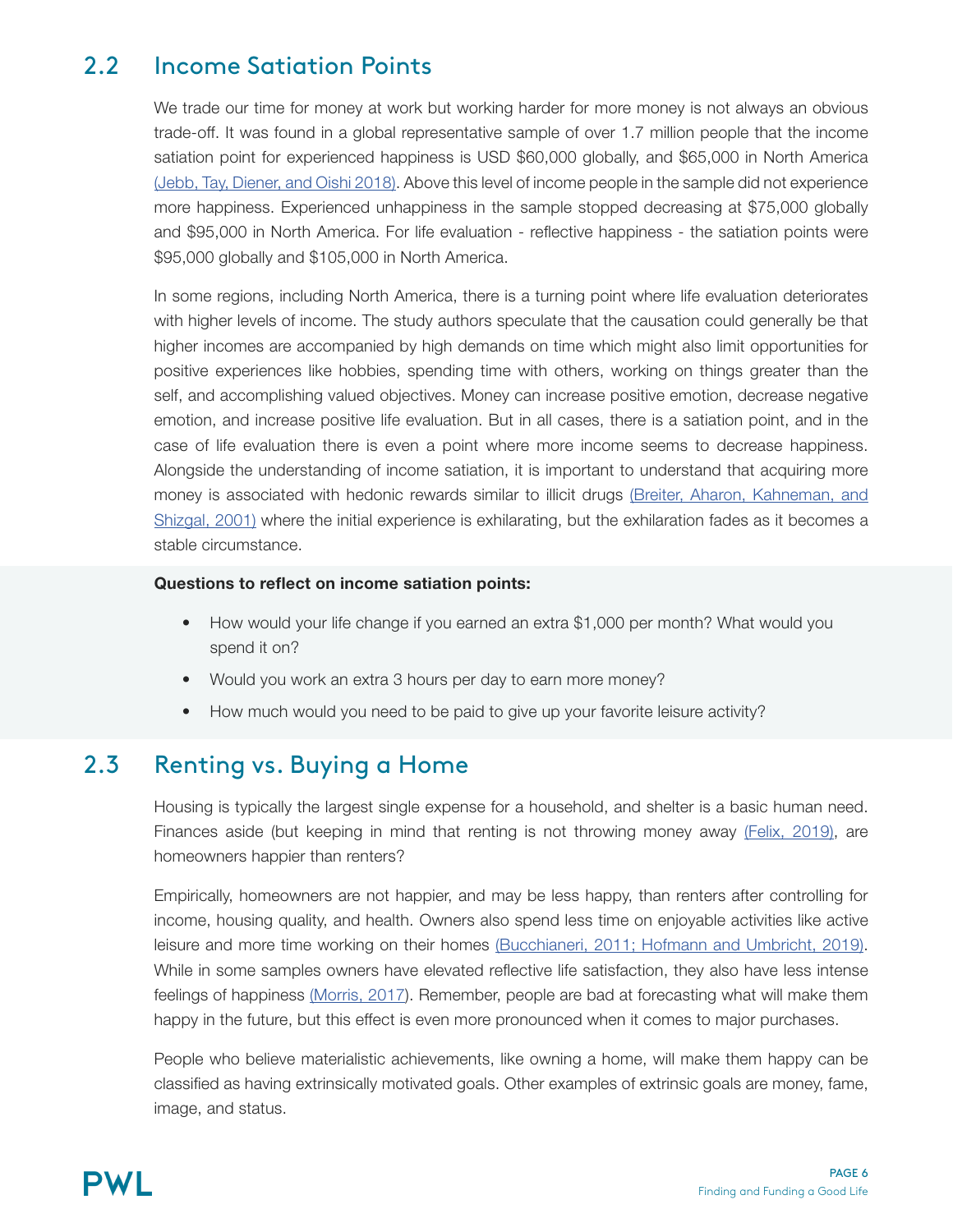Compared to people with intrinsic goals, like personal growth, intimacy, and community, extrinsically motivated people are less happy in general, and they overestimate the emotional benefits of achieving their extrinsic goals [\(Sheldon, Gunz, Nichols, and Ferguson, 2010\).](https://sdtheory.s3.amazonaws.com/SDT/documents/2010_SheldonGunzNicholsFerguson_JOP.pdf)

Specific to housing, German data show that people overestimate the long-run life satisfaction gains derived from moving from a rented home to a privately owned property, and that this overestimation is more pronounced for people with extrinsically motivated life goals [\(Odermatt and Stutzer, 2020\)](https://papers.ssrn.com/sol3/papers.cfm?abstract_id=3660256).

It is likely that this is, again, the adaptation principle at work. We overestimate how much happier we will be by purchasing a home, but once we live there the home becomes a condition of life rather than an aspiration, and its impact on our daily well-being is neutralized. Day-to-day happiness is shaped more by how we spend our time than by stable life circumstances or major life events [\(Kahneman,](https://webs.wofford.edu/boppkl/coursefiles/psy150/labs/SocialLab/Kanner81_Hassles and Uplifts.pdf) [Krueger, Schkade, Schwarz, & Stone, 2004; Kanner, Coyne, Schaefer, & Lazarus, 1981\).](https://webs.wofford.edu/boppkl/coursefiles/psy150/labs/SocialLab/Kanner81_Hassles and Uplifts.pdf)

The other challenge posed by any major material purchase, including housing, is that people may suffer from buyer's remorse. People are often less satisfied by their material purchases than their experiential ones because they are more likely to ruminate about unchosen options with material purchases, and their satisfaction with their material possessions is undermined by comparisons to other available options, to the same option at a different price, and to the purchases of other individuals [\(Carter and Gilovich, 2010\)](https://pubmed.ncbi.nlm.nih.gov/20053039/). This is as true for housing as it is for other material purchases [\(Bellet, 2019\).](https://papers.ssrn.com/sol3/papers.cfm?abstract_id=3378131) Owning a home is not by any means an objectively bad decision, but it is not an inherently good decision either.

# Questions to reflect on renting vs. buying a home:

- Do you believe that owning a home, in and of itself, will make you happy? Why?
- Do you enjoy doing maintenance and repair work around the house?
- What about your life would change if you switched from renting to owning, or owning to renting?

### **Cottages** 2.4

A cottage is in many ways simply a special case of the decision to rent or buy a primary residence; cottages and recreational properties are available as rentals. Cottages may be viewed as a place for immediate and extended family to gather and create memories. There is no doubt that this is a worthwhile endeavor given the importance of relationships to happiness. However, as **Dunn**, Gilbert, [and Wilson \(2011\)](https://scholar.harvard.edu/files/danielgilbert/files/if-money-doesnt-make-you-happy.nov-12-20101.pdf) point out, it is important to think about the details. Who will you invite to the cottage? What if some family members don't get along? Who will take care of the maintenance? Will there be traffic leaving the city on Friday afternoons? Who will inherit the cottage? What if the child who wants it can't afford to maintain it? This is not an attempt to dissuade people from cottage ownership, but it is a reminder that happiness is in the day-to-day details of life more than it is in stable circumstances or major life events.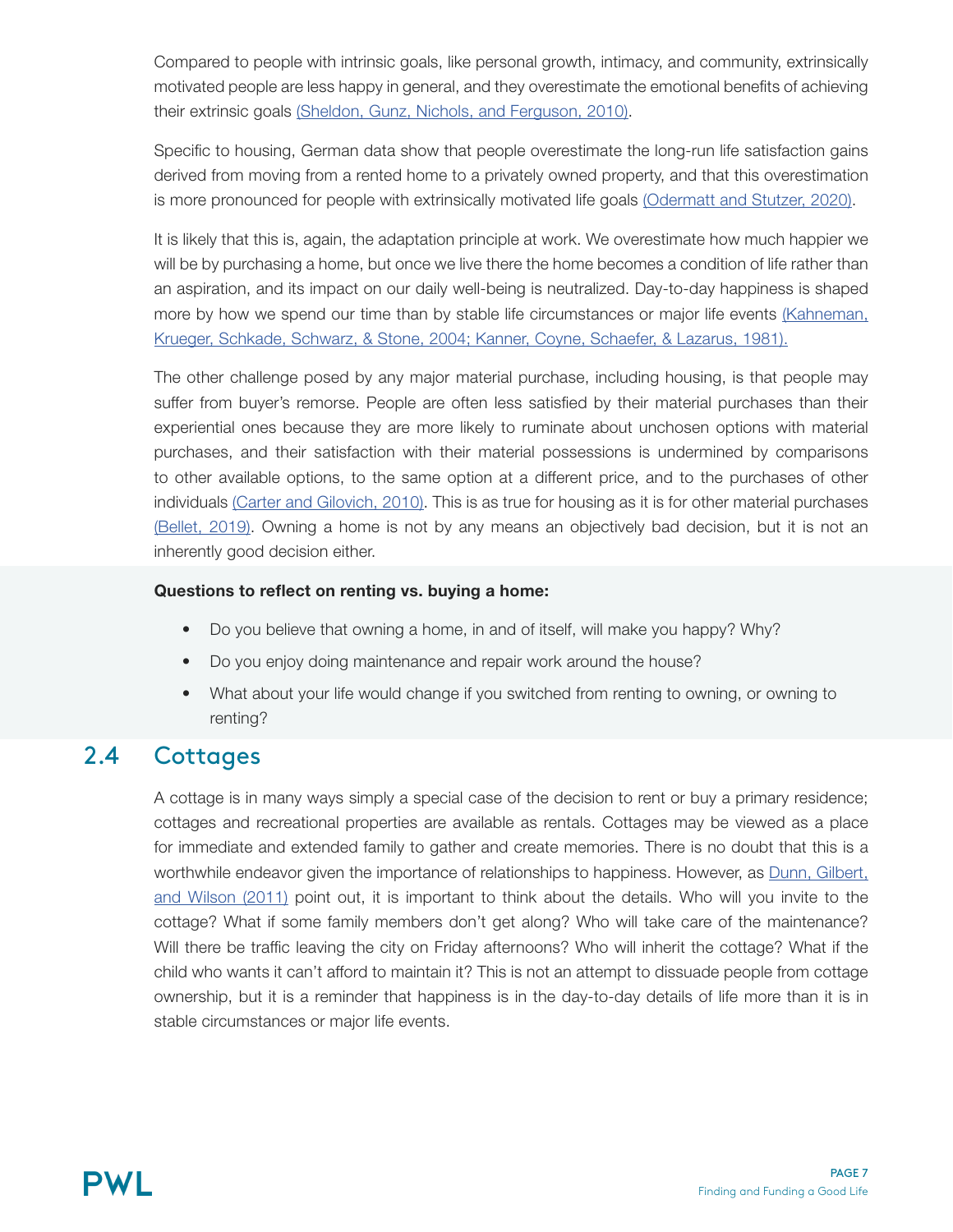# Questions to reflect on buying a cottage:

- Imagine a trip to the cottage from beginning to end. How do you spend most of your time? Do you enjoy it?
- Are there rentals available in the town you are considering a cottage?
- Have you thought about the estate planning aspect of cottage ownership?

# 2.5 Luxury Vehicles

The second largest expense in most households is transportation. Like housing, vehicles provide utility but, in many cases, are also purchased as positional goods [\(Hoen and Geurs, 2011\).](https://www.utwente.nl/en/et/ce/research/tem/pdf/2011_Hoen_Geurs_The_influence_of_positionality.pdf) Vehicles may be viewed as experiential purchases to the extent that driving a luxury vehicle is itself viewed as a positive experience. While people imagine enjoying the experience of driving luxury vehicles more than economy vehicles, their actual experience driving is not different [\(Schwarz and Xu, 2011\)](https://dornsife.usc.edu/assets/sites/780/docs/11_jcp_schwarz___xu_why_we_don_t_learn__fin_.pdf). If you ask someone how they will feel driving a luxury vehicle, they will likely predict strong positive affect. If you ask the owner of a luxury vehicle how they feel when they are driving, they will likely report the same. However, the actual experience of people driving luxury and economy vehicles is not different. The reason likely comes back to focalism; people imagine the luxury aspects of a vehicle when they are asked about it, but when they are driving the vehicle, they are thinking about getting to their destination on time, avoiding traffic, or keeping the kids from spilling their snacks. Driving a nice car sounds fun, and is fun to think about, but the experience of driving a luxury vehicle is nothing special. It is possible that luxury vehicles provide more than a (lack of) positive driving experience; do luxury vehicles increase happiness? Again, the empirical findings do not support the high cost of luxury vehicle ownership – it does not make people happier than frugal car ownership [\(Okulicz-Kozaryn,](https://link.springer.com/article/10.1007/s12232-015-0223-2) [Nash, and Tursi, 2015\)](https://link.springer.com/article/10.1007/s12232-015-0223-2).

If vehicles are purchased as positional goods, an important question to ask is who you are trying to impress. Wealthy people are not necessarily luxury vehicle owners. The median cost of the vehicles driven by the wealthiest people in the world is \$46,000 (the mean is \$210,000, skewed heavily by Larry Ellison's \$2.2 million McLaren F1) [\(Hallam, 2021\)](https://andrewhallam.com/balance/). In a 2016 survey, the median amount that millionaires paid for their most recent vehicle purchase was \$35,000, and the most common makes were Toyota, Honda, and Ford [\(Stanley and Fallaw, 2018\).](https://rowman.com/ISBN/9781493052752/The-Next-Millionaire-Next-Door-Enduring-Strategies-for-Building-Wealth) Luxury vehicles are not associated with wealth, but they are associated with less favorable behaviors. In a sample of hedge fund managers, those who own performance cars take on more investment risk without being compensated with higher returns, are more likely to terminate their funds, disclose violations on their Form ADVs, exhibit greater operational risk, trade more frequently, actively, and unconventionally, and gravitate toward lottery-like stocks [\(Brown, Lu, Ray, Teo, 2018\)](https://onlinelibrary.wiley.com/doi/abs/10.1111/jofi.12723).

# Questions to reflect on luxury vehicles:

- Think about your most recent commute (or drive to the grocery store). How did you feel during that specific episode of driving? Would a luxury vehicle have changed the experience?
- Imagine your dream car. Would you still want it if you lived alone on a desert island (with nicely paved roads)?
- Think about someone you admire. Would your admiration change if they drove a more expensive vehicle?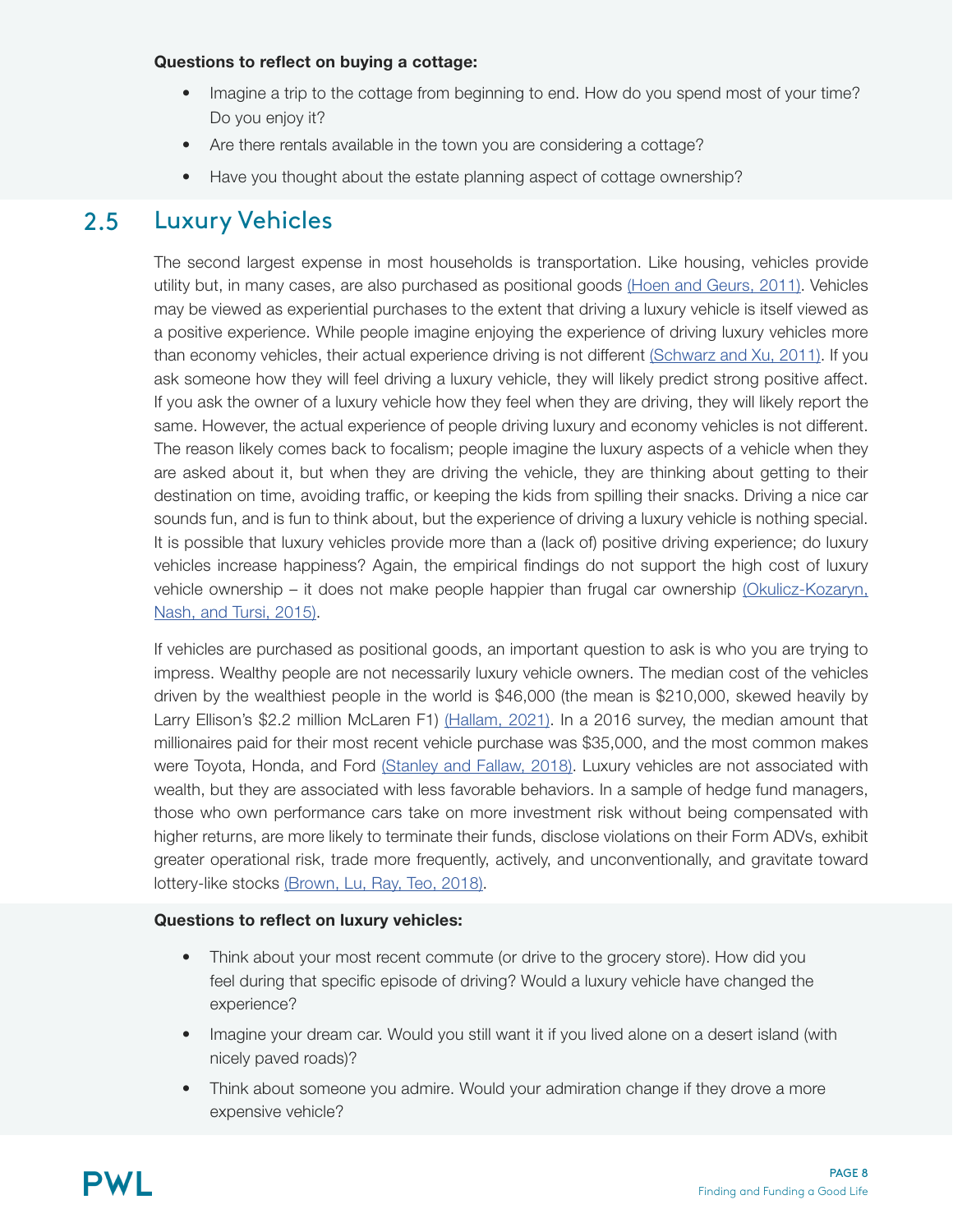### Trees 2.6

While moving to a sunnier location may not have an impact on happiness, living in nature does. People living in rural areas rather than urban areas, people living near green space, and people with good access to green space tend to be happier and have higher life satisfaction [\(Helliwell, Shiplett,](https://www.nber.org/papers/w24592) [and Barrington-Leigh, 2018; White, Alcock, Wheeler, and Depledge, 2013; Fleming, Manning, and](https://www.nber.org/papers/w24592)  [Ambrey, 2016\).](https://www.nber.org/papers/w24592) Walking in nature produces more positive emotions than walking in the city [\(Berman,](https://journals.sagepub.com/doi/10.1111/j.1467-9280.2008.02225.x) [Jonides, and Kaplan, 2008\),](https://journals.sagepub.com/doi/10.1111/j.1467-9280.2008.02225.x) and the boost in positive emotions exceeds the boost that people may have expected beforehand [\(Nisbet and Zelenski, 2011\).](https://journals.sagepub.com/doi/abs/10.1177/0956797611418527) Nature experience is associated with increased positive affect; happiness and subjective well-being; positive social interactions, cohesion, and engagement; a sense of meaning and purpose in life; improved manageability of life tasks; decreases in mental distress, such as negative affect; and nature experience has been shown to positively affect various aspects of cognitive function, memory and attention, impulse inhibition, and children's school performance, as well as imagination and creativity [\(Bratman et al., 2019\).](https://journals.sagepub.com/doi/abs/10.1177/0956797611418527) Children who grow up with higher levels of greenspace are at a lower risk of psychiatric disorders [\(Engemann](https://www.pnas.org/content/116/11/5188) [et al., 2019\).](https://www.pnas.org/content/116/11/5188) People living in Beijing residential areas with more tree canopy coverage corresponded with a lower prevalence of psychological distress during COVID-19 compared to those with less tree canopy coverage [\(Zhang et al., 2021\)](https://www.ncbi.nlm.nih.gov/pmc/articles/PMC8603199/). In addition to improving mood and reducing stress, spending time in nature affects the perception of time [\(Davydenko and Peetz, 2017\).](https://psycnet.apa.org/record/2017-55253-005) Time is finite, but the perception of time can be affected by our circumstances.

Beyond the psychological benefits to individuals, nature exposure increases cooperative and sustainable behavior [\(Zelenski, Dopko, and Capaldi, 2015\)](https://www.sciencedirect.com/science/article/pii/S0272494415000195?via%3Dihub).

# Questions to reflect on trees:

- How frequently do you spend time in nature? Could you increase that frequency?
- How far do you live from green space? Could you live closer without introducing a long commute?

### Circumstances to Avoid 2.7

There are some cases where adaptation to unfavorable circumstances is less likely. Noise, especially variable or intermittent noise, interferes with concentration and increases stress, so living next to a busy intersection or otherwise noisy area may not be ideal [\(Frederick and Loewenstein, 1999\)](https://psycnet.apa.org/record/1999-02842-016). Even after years of commuting, people who commute in traffic arrive at work with higher levels of stress hormones [\(Koslowsky, Kluger, and Reich 1995\).](https://psycnet.apa.org/record/1995-98731-000) This is salient for anyone considering a move further away from work or family, introducing a longer commute to which they will not adapt in order to get a bigger house which they will tend to adapt to quickly. Not being in control of your circumstances has a large negative impact on happiness and life satisfaction. Even little things, like control over the plants in your home, can have dramatic effects on happiness [\(Langer and Rodin, 1976\);](https://pubmed.ncbi.nlm.nih.gov/1011073/) in some cases, maintaining a feeling of control may be relevant in the rent vs. buy decision for housing.

# Questions to reflect on circumstances to avoid:

- Is there distracting intermittent noise in your environment? How could you remove it?
- Do you commute in traffic? What could you change to reduce or eliminate it?
- Do you feel in control of your environment?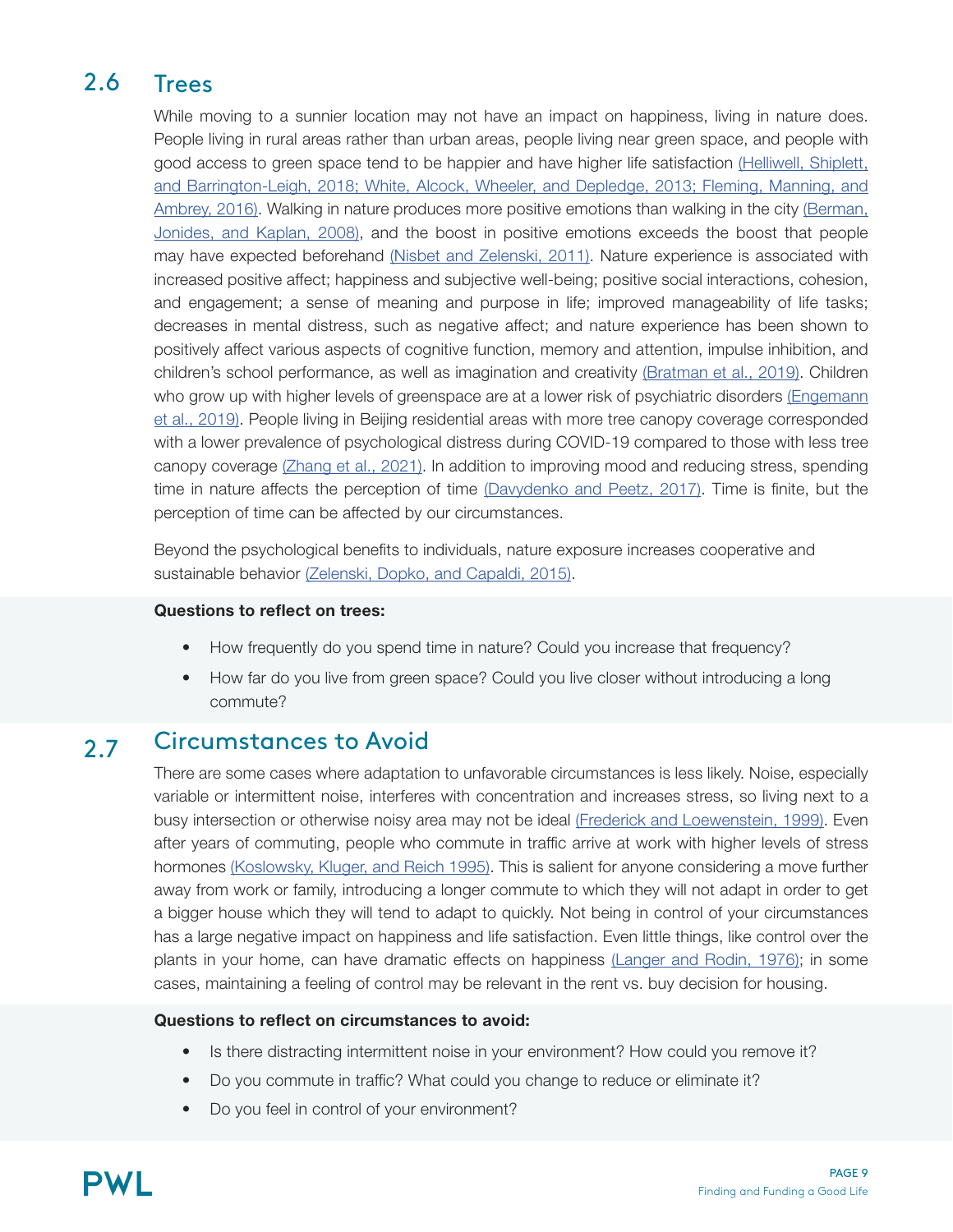# Things vs. Experiences 3.

Likely due to focalism and the adaptation principle, spending on experiences is empirically more impactful to happiness than spending on things [\(Nicolao, Irwin, and Goodman, 2009\)](https://psycnet.apa.org/record/2009-10843-004). People are happy when they are engaged in what they are doing [\(Killingsworth & Gilbert, 2010\)](https://wjh-www.harvard.edu/~dtg/KILLINGSWORTH & GILBERT (2010).pdf) and experiences can provide this engagement. Reflecting on past experiences enhances mood more than reflecting on past material purchases, and people tend to anticipate and remember experiences more than things; experiences form part of our identities [\(Van Boven and Gilovich, 2003; Carter and Gilovich, 2012\).](https://psycnet.apa.org/record/2003-10055-017)

It is harder to adapt to experiences than to things since each experience is unique while things are static [\(Dunn, Gilbert, and Wilson, 2011\)](https://scholar.harvard.edu/files/danielgilbert/files/if-money-doesnt-make-you-happy.nov-12-20101.pdf). Experiences are more likely than things to be shared with other people, and strong relationships are important to happiness. Keep in mind, though, that while spending on experiences may be better for happiness than spending on things, the best experiences don't have to cost money. Spending decisions are important here, too: personal spending is unrelated to happiness, but prosocial spending (donations to charity and spending on others) is predictive of happiness [\(Dunn, Aknin, & Norton, 2008\).](https://pubmed.ncbi.nlm.nih.gov/18356530/)

One of the best ways to deal with our poor affective forecasts and hedonic adaptation is to make more frequent small experiential purchases rather than fewer large material ones (Dunn, Gilbert, and Wilson, [2011\)](https://scholar.harvard.edu/files/danielgilbert/files/if-money-doesnt-make-you-happy.nov-12-20101.pdf). Empirically, happiness is better predicted by the frequency of positive affective experience than the intensity [\(Diener, Sandvik, & Pavot, 1991\)](https://psycnet.apa.org/record/1991-97398-006). Taking a friend out for dinner, signing up for a class in an area of interest, spending on an engaging hobby, or spending on other people are all approaches to spending where the affective experience is not easily adapted to; each instance of these experiences will be unique, while a material purchase is always the same [\(Dunn, Gilbert, and Wilson, 2011\).](https://scholar.harvard.edu/files/danielgilbert/files/if-money-doesnt-make-you-happy.nov-12-20101.pdf) Knowing that how we spend our time is more predictive of happiness than how we spend our money, a simple idea from [Dunn, Gilbert, and Wilson \(2011\)](https://scholar.harvard.edu/files/danielgilbert/files/if-money-doesnt-make-you-happy.nov-12-20101.pdf) is to think about how you spend your money will affect how you spend your time.

There is, of course, room for things that provide experiences. Equipment that facilitates time outdoors like a mountain bike or a kayak bridges the gap between things and experiences. Equipment needed for specialized hobbies like woodworking tools or a 3D printer fall into a similar category.

# Questions to reflect on things vs. experiences:

- Grab a credit card statement and rank the purchases on a scale of 1-10 based on how much happiness they brought you. Are you spending on happiness?
- Think back to a dinner out with friends and a major purchase you have made. If you had to let go of the memory or the purchase, which would you choose?
- Think back to a material purchase that you expected to change your life for the better. Did it?
- Are you saving up for a big material purchase? How would it feel to redirect some of those savings toward taking a friend out for lunch?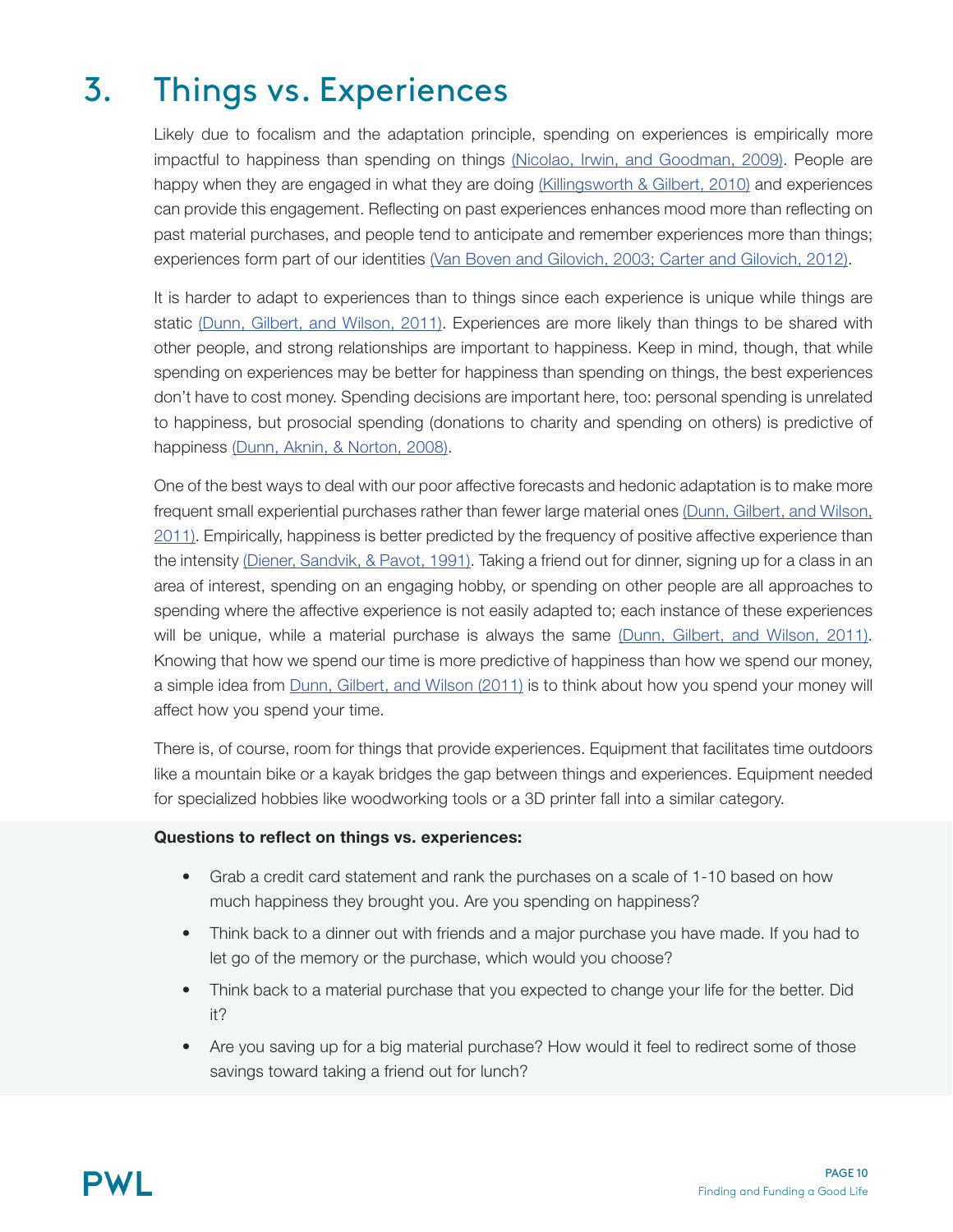# Time vs. Money 4.

Two of the most important resources in modern life are time and money. Both are desirable, finite, scarce, and measurable. Money allows us to move value forward and backward through time [\(Goetzmann, 2016\)](https://press.princeton.edu/books/hardcover/9780691143781/money-changes-everything). They are inextricably linked because we trade money for time by outsourcing tasks or purchasing time-saving goods, and we trade time for money by working. Due to this relationship, most people make daily choices about time vs. money trade-offs, and it turns out these trade-offs have significant impacts on happiness and life satisfaction.

Empirically, people who prioritize time over money are happier [\(Whillans, Weidman, and Dunn, 2016;](https://ubc-emotionlab.ca/wp-content/uploads/2011/12/Whillans-Weidman-Dunn-2016-Valuing-Time-Over-Money-Increases-Happiness.pdf) [Hershfield, Mogilner, and Barea, 2016\)](https://ubc-emotionlab.ca/wp-content/uploads/2011/12/Whillans-Weidman-Dunn-2016-Valuing-Time-Over-Money-Increases-Happiness.pdf), have greater social connection [\(Whillans and Dunn, 2019\)](https://www.hbs.edu/faculty/Pages/item.aspx?num=54685), have a better relationship with their spouse [\(Whillans, Pow, and Norton, 2018\),](https://www.hbs.edu/ris/Publication Files/18-072_b1d8cdda-fbb1-46ae-afd7-6742d2195f25.pdf) and are more likely to choose a job that they enjoy [\(Whillans, Macchia, and Dunn, 2019\).](https://www.hbs.edu/ris/Publication Files/Whillans Valuing time over money predicts happiness_db4dd302-560c-4d08-ad7c-263c90c9692e.pdf) Even thinking about money can be problematic. People prompted to think about money are less interpersonally attuned, less prosocial, caring, and warm, and they eschew interdependence [\(Vohs, 2015\)](https://carlsonschool.umn.edu/sites/carlsonschool.umn.edu/files/2019-04/vohs_2015_money_priming_review_replications_jepg.pdf).

Counterintuitively, while money can buy time, people with higher incomes feel that they have less time [\(Hammermesh and Lee, 2003\)](https://www.nber.org/papers/w10186), and people overestimate how much happier they would be with a higher income [\(Aknin, Norton, and Dunn, 2009\).](https://www.hbs.edu/faculty/Pages/item.aspx?num=37057) Another symptom of the general preference for money over time is that people are often unwilling to trade money for time, or framed differently, they undervalue their time, likely because measuring the monetary cost of time is difficult [\(Soman, 2001\).](https://psycnet.apa.org/record/2001-01969-001)

# Questions to reflect on time vs. money:

- Do you prefer money over time or time over money?
- How much spare time do you have? How much spare money do you have?
- Do you include the monetary cost of your time in daily time vs. money decisions?
- Are there unpleasant tasks in your life that you could outsource?
- Have you gone out of your way to save money recently? Was it worth it?

## Regret 5.

Financial decisions are rife with uncertainty. A good decision made with statistically reliable inputs from financial economics, behavioral economics, and positive psychology does not guarantee a good outcome by any measure. Regret is a unique emotion for decision-makers because, unlike other negative emotions, regret cannot be experienced without choice [\(Zeelenberg and Pieters, 2007\).](https://www.tilburguniversity.edu/sites/tiu/files/download/zeelenbergpieters_2.pdf) It is easy to say that we should separate the quality of a decision from its realized outcome, but it is much more challenging to suppress feelings of regret – "the stomach-churning feeling that the present would be better and the future brighter if only you hadn't chosen so poorly, decided so wrongly, or acted so stupidly in the past" [\(Pink, 2022\).](https://www.danpink.com/the-power-of-regret/) Feelings of regret can be experienced about both decision process and decision outcome [\(Zeelenberg and Pieters, 2007\).](https://www.tilburguniversity.edu/sites/tiu/files/download/zeelenbergpieters_2.pdf) In the absence of self-regulatory abilities, frequent episodes of regret are associated with poorer life satisfaction [\(Sijtsema, Zeelenberg,](https://pure.rug.nl/ws/portalfiles/portal/193914902/Sijtsema2021_Article_RegretSelf_regulatoryAbilities.pdf)  [and Lindenberg, 2021\)](https://pure.rug.nl/ws/portalfiles/portal/193914902/Sijtsema2021_Article_RegretSelf_regulatoryAbilities.pdf). In making financial decisions, which are inherently fraught with uncertainty, being aware of the real effects that regret can have on well-being, and the methods to moderate those effects is worthwhile.

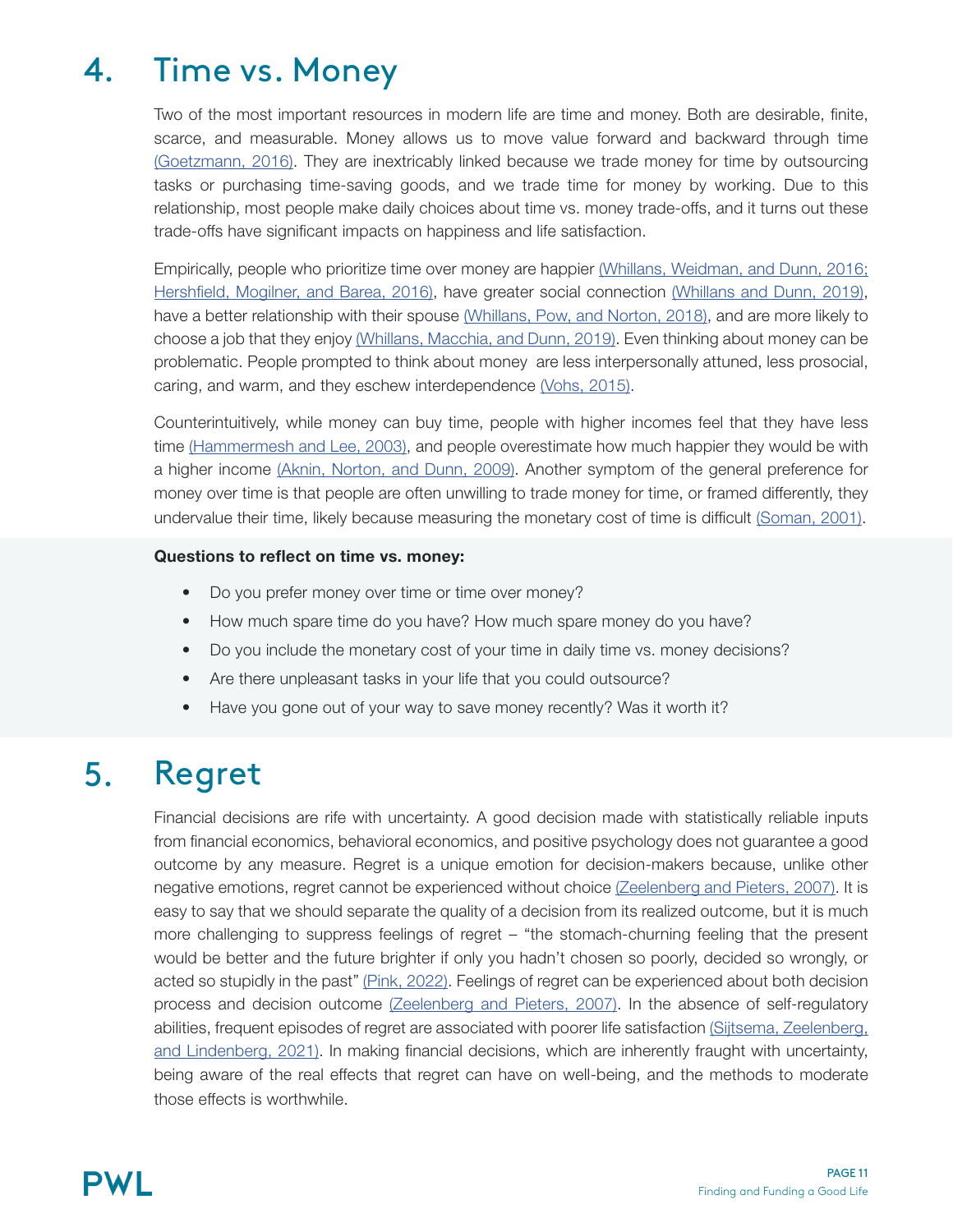### Counterfactual Thinking 5.1

Central to regret is the concept of counterfactuals; alternative realities constructed in our minds where things turned out differently. In other words, we feel regret if we can readily imagine having taken an action that would have led to a more desirable outcome [\(Kahneman and Tversky, 1982\)](https://www.kellogg.northwestern.edu/faculty/uzzi/ftp/restricted/Psychology of Preferences.pdf). One of the strongest determinants in forming counterfactuals is closeness: the closer you were to an alternative outcome, the easier it is to form the counterfactual. For example, from Kahneman and Tversky (1982), a passenger who misses a flight by five minutes generally experiences more regret than one who misses a flight by 30 minutes. Another example might be someone's house burning down in a fire while having no insurance. If they had missed their insurance payment a day before the fire, the obvious counterfactual of "if only they had not missed the payment dominates the thinking", but if they had been without insurance for 6 months, they are less likely to have the same thought. But closeness isn't just about timing. It is the ease with which elements of reality can be cognitively altered to construct a counterfactual.

Counterfactual thinking is driven by two main mechanisms: Contrast effects, and causal inference effects [\(Roese and Morrison, 2009\).](http://mikemorrison.ca/Roese_Morrison_2009_The_Psychology_of_Counterfactual_Thinking.pdf)

**Contrast effects** juxtapose reality against what might have been in an alternative reality. For example, winning \$50 feels nice if you would have otherwise won nothing, but if you almost won \$100, winning \$50 does not feel quite as nice. This was studied with Olympic medallists and the authors found that that the dominant counterfactual that "I almost came in first" (an upward counterfactual) gives the silver medallist less satisfaction while the dominant counterfactual that "I almost came in fourth and didn't medal" (a downward counterfactual) gives the bronze medallist more satisfaction [\(Medvec,](https://www.anderson.ucla.edu/faculty/keith.chen/negot. papers/MedvecMadeyGilovich_ContFactSatisf95.pdf) [Madey, and Gilovich, 1995\).](https://www.anderson.ucla.edu/faculty/keith.chen/negot. papers/MedvecMadeyGilovich_ContFactSatisf95.pdf) Empirically, upward counterfactuals (if only… things would have been better) are much more common than downward counterfactuals (at least… things could have been worse) [\(Summerville and Roese, 2008\)](https://sc.lib.miamioh.edu/bitstream/handle/2374.MIA/4411/summera-2011-02-04T14_32_54-0500-Summerville Roese %282008 JESP%29.pdf?sequence=1&isAllowed=y).

**Causal inference effects** are the result of imagining an alternative reality; for that reality to exist there has to be a set of alternative facts. If everything else in the alternative reality is the same except for a single action believed to be the causal force behind the outcome, then it feels like changing that action would change the outcome. The problem is that changing that action in a future situation may not give you the same outcome as it would have in the past. Say you decided to sell a stock before it increases in price substantially. Your action of selling might be perceived by you as the causal force behind the outcome. The counterfactual involves not selling. The causal inference is that if you had not sold you would have gotten a better outcome. Of course, this is only true if all of the other facts, including the stock price increase, remain equal – given the enormous positive skewness in individual stock returns this is extremely unlikely [\(Bessembinder, 2018\).](https://papers.ssrn.com/sol3/papers.cfm?abstract_id=2900447) Causal inference can lead to an incorrect application of the perceived causal relationship (holding onto the stock) to future decisions. This is a form of base rate neglect.

# Questions to reflect on counterfactual thinking:

- Can you think of a situation where closeness to an alternative outcome caused you to create a counterfactual?
- Have you inferred causality of a decision where the decision may not have been the causal force?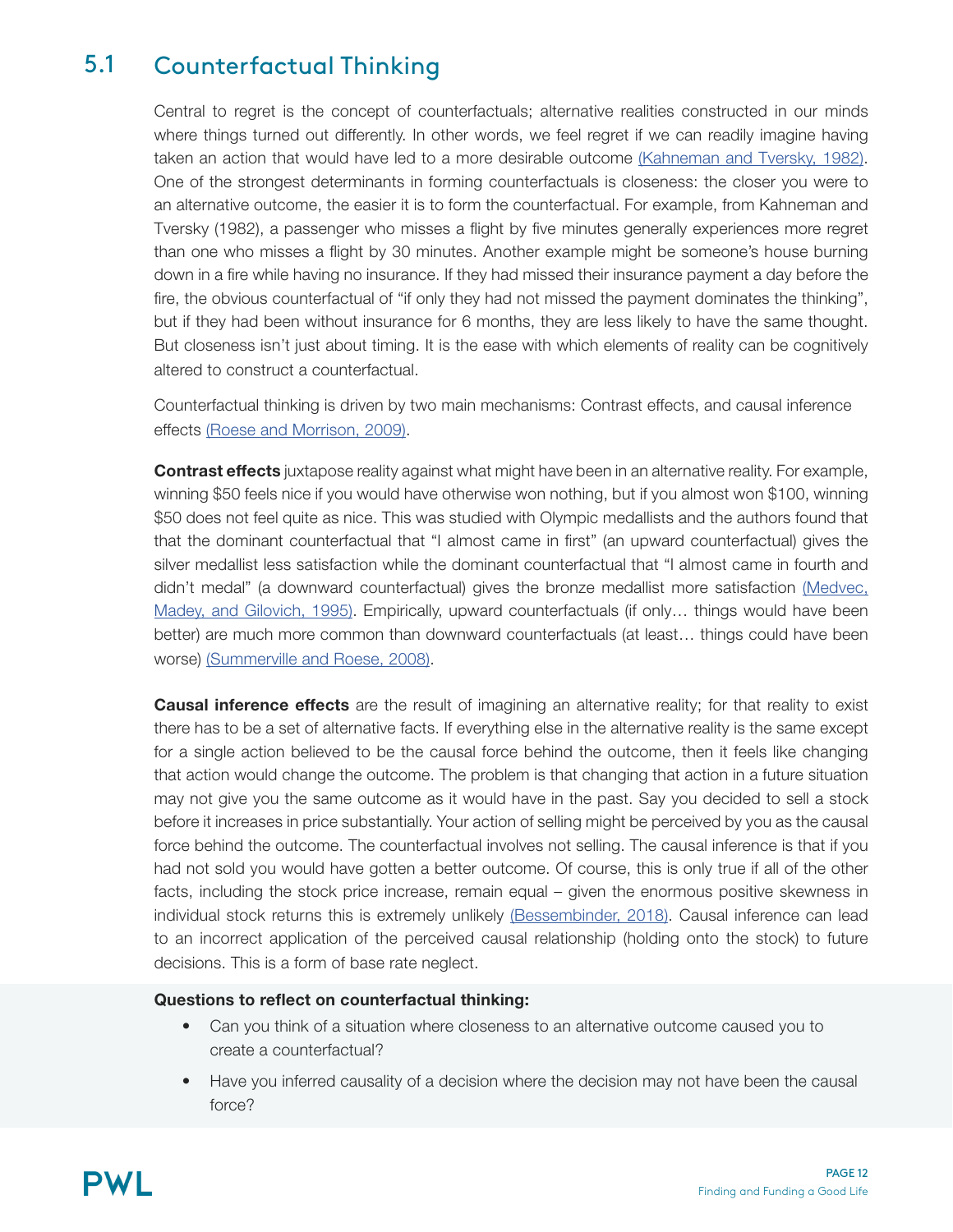### What do People Regret? 5.2

Empirically, from a large US sample assembled in [Pink \(2020\)](https://www.danpink.com/surveyresults/), people's regrets most commonly involve family (21.8% of the sample), partners (19.2%), education (15.6%), career (15.1%), finances (13.5%), and health (6.6%), and most people regret inaction (57.1% of the sample) rather than action (35.9%). [Morrison and Roese \(2011\)](http://www.mikemorrison.ca/Morrison_Roese_Regrets_Typical_American.pdf) find in a representative US sample that regrets involving romance are the most common (19.3%) followed by family (16.9%), education (14%), career (13.8%), finance (9.9%), and parenting (9%). Regret distributions are different for different demographics. Women and people not currently in a relationship are more likely to have romantic regrets; men and bettereducated respondents are more likely to have career regrets. Over time, regrets about action tend to dissipate while regrets about inaction linger for longer.

# Questions to reflect on common regrets:

- Look back on your life for a moment. What are some of your most significant regrets?
- Do your regrets involve actions or inactions?

### Classifying Regret 5.3

An iBased on thousands of survey responses from the American Regret Project and the World Regret Survey, [Pink \(2022\)](https://www.danpink.com/the-power-of-regret/) observes that regret can be broadly divided into four core categories.

**Foundational regrets** stem from failures in foresight, responsibility, and prudence with long-term consequences; these are small decisions that are immediately enjoyable but have lasting effects due to compounding. Some examples are over-spending/ under-saving, not exercising, smoking, drinking excessively, not eating healthy foods, and giving up on education too early. People tend to favor the present at the expense of the future when making decisions. This may be due to temporal discounting – discounting rewards in the future [\(Urminsky and Zauberman, 2016\)](https://papers.ssrn.com/sol3/papers.cfm?abstract_id=2733286) – or a weak connection with the future self [\(Hershfield and Bartels, 2018\).](http://home.uchicago.edu/bartels/papers/Hershfield-Bartels-2018-Chapter.pdf) In either case, the empirical result is future regret. Foundational regrets take years, or decades, to materialize. The nature of compounding, on financial assets and other aspects of life, is that the results hit you seemingly suddenly. The general difficulty in grasping the effects of exponential growth [\(Wagenarr and Sabato, 1975\)](https://psycnet.apa.org/record/1976-21778-001) likely plays a role in foundational regrets.

**Boldness regrets** are the result of playing it safe, followed by the counterfactual where taking the risk would have resulted in a better life. These could be things like missed romantic connections, declined job opportunities, or not starting a business. In the long-term, people tend to regret things that they failed to do more than things that they did do; inaction may be less painful in the short-run, but it is regretted more in the long-run [\(Gilovich and Medvec, 1994\)](https://psycnet.apa.org/record/1995-05382-001).

**Moral regrets** are based on things we have done that felt wrong. Morality is beyond the scope of this paper, but based on thousands of survey responses [Pink \(2022\),](https://www.danpink.com/the-power-of-regret/) following the moral foundations theory of [Haidt \(2012\)](https://righteousmind.com/), finds that moral regrets fall into five categories: Hurting people through means such as bullying, insults, or "ghosting" romantic interests; cheating in relationships, in school, or through theft of physical items; disloyalty by falling short of obligations to a group; subversion through disrespect to parents or teachers; and desecration, or violating sanctity.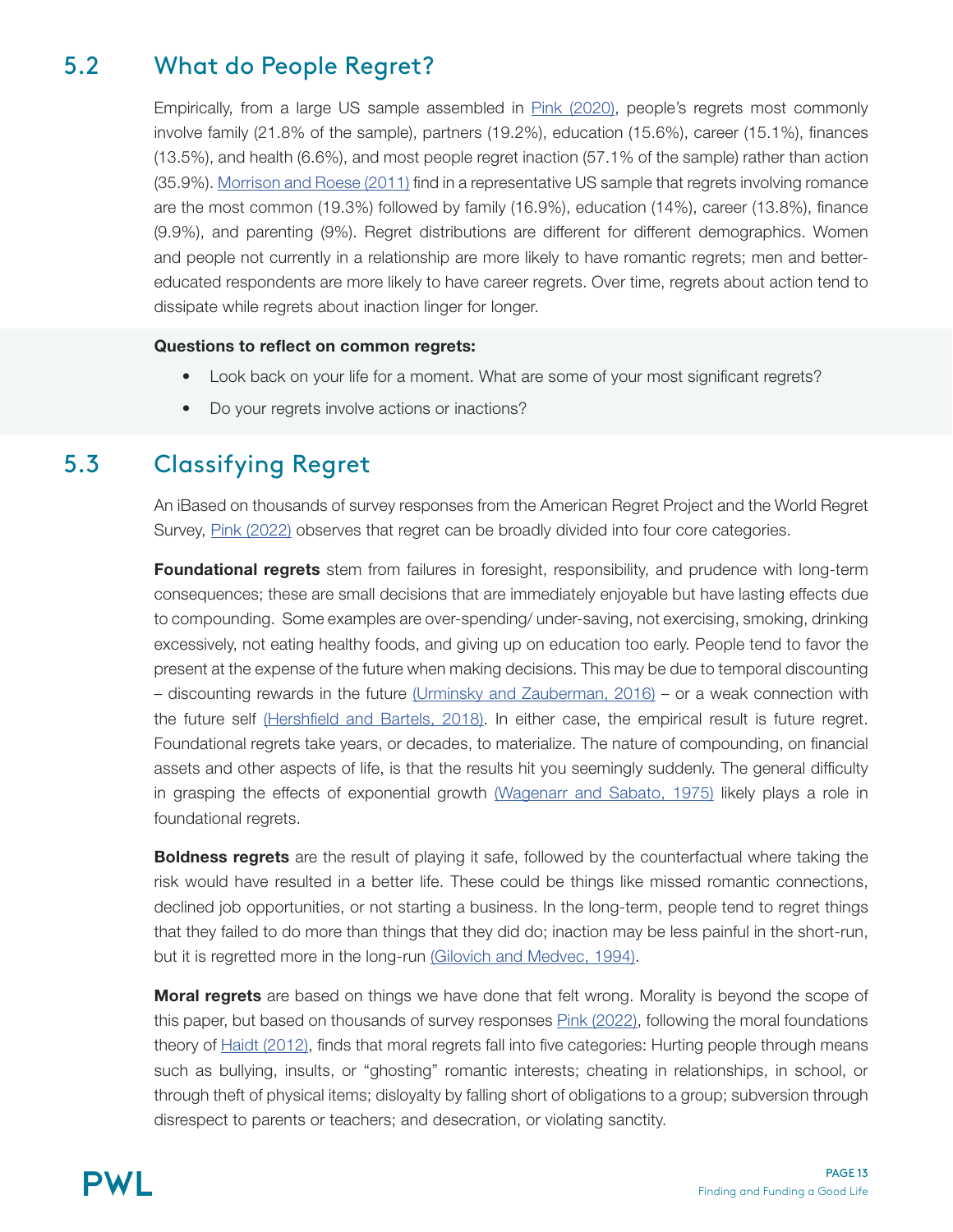**Connection regrets** arise from relationships that have come undone or that remain incomplete [Pink](https://www.danpink.com/the-power-of-regret/) [\(2022\)](https://www.danpink.com/the-power-of-regret/). This should not be a surprise. The [Harvard Study of Adult Development](https://www.adultdevelopmentstudy.org/) has found that close relationships are the best predictor of happiness throughout people's lives. [Diener and Seligman](https://condor.depaul.edu/hstein/NAMGILES.pdf)  [\(2002\)](https://condor.depaul.edu/hstein/NAMGILES.pdf) find that people with strong ties to friends and family have the highest levels of well-being. [Morrison, Epstude, and Roese \(2011\)](http://www.mikemorrison.ca/Morrison_Epstude_Roese_Regrets_Need_to_Belong.pdf) find that regrets involving primary social relationships (romance and family) are felt more intensely than less socially based regrets (work and education), suggesting that social connectedness plays a central role in what people regret the most.

• Reflecting on your most significant regrets, which category do they fall into?

### Preventing Future Regret 5.4

Future regret can be moderated or eliminated by improving decision quality, increasing decision justifiability, transferring decision responsibility, ensuring decision reversibility (if possible), and avoiding feedback about unchosen alternatives [\(Zeelenberg and Pieters, 2007\)](https://www.tilburguniversity.edu/sites/tiu/files/download/zeelenbergpieters_2.pdf). Improving decision quality may be accomplished following [Heath and Heath \(2013\)](https://heathbrothers.com/books/decisive/) who suggest widening your options, reality testing your assumptions, attaining distance before deciding, and preparing to be wrong. Increasing decision justifiability is related to making "normal" decisions which generally produce less regret than switch decisions [\(Inman and Zeelenberg, 2002\).](https://psycnet.apa.org/record/2002-01599-008) However, normal decisions are not always good decision. Aversion to regret may lead investors to prefer popular investments since doing something different from the crowd could lead to more regret [\(Pompian, 2016\)](https://www.cfainstitute.org/-/media/documents/article/rf-brief/rfbr-v2-n1-1-pdf.ashx).

Making the normal decision could also be a consideration for major decisions like housing, where buying a home is often perceived as normal. Transferring decision responsibility reduces regret by making another party, typically an expert, responsible for the decisio[n \(Zeelenberg and Pieters, 2007\)](https://www.tilburguniversity.edu/sites/tiu/files/download/zeelenbergpieters_2.pdf). When decisions are reversible, people anticipate less regret, though they may experience more regret because reversibility increases counterfactual thinking; similarly, avoiding feedback about unchosen options reduces regret [\(Zeelenberg and Pieters, 2007\).](https://www.tilburguniversity.edu/sites/tiu/files/download/zeelenbergpieters_2.pdf)

- Have you regretted a decision based on the decision-making process?
- Has making a "normal" decision ever felt easier to justify?
- Would transferring the responsibility for a decision make it easier to live with a bad outcome?

# 5.5

# Managing Current Regret

When regret materializes with respect to a decision that has already been made, there may still be strategies to deal with it. Current regret may be reduced by undoing the decision, justifying the decision, or re-appraising the quality of alternatives [\(Zeelenberg and Pieters, 2007\).](https://www.tilburguniversity.edu/sites/tiu/files/download/zeelenbergpieters_2.pdf) People are more likely to undo decisions of action than inaction [\(Zeelenberg, van der Pligt, and Manstead, 1998\)](https://psycnet.apa.org/record/1998-12100-008). Of course, not all actions (or the effects of inactions) are reversible. When decisions are irreversible, justifying the decision, or, in the words of [Pink \(2022\),](https://www.danpink.com/the-power-of-regret/) taking an "at least" perspective on the decision, can reduce regret. An alternative counterfactual perspective that may minimize regret is the "even if" perspective, where the outcome is equally bad even if a different decision had been made [\(McCloy](https://psycnet.apa.org/record/2002-02009-003) [and Byrne, 2002\).](https://psycnet.apa.org/record/2002-02009-003)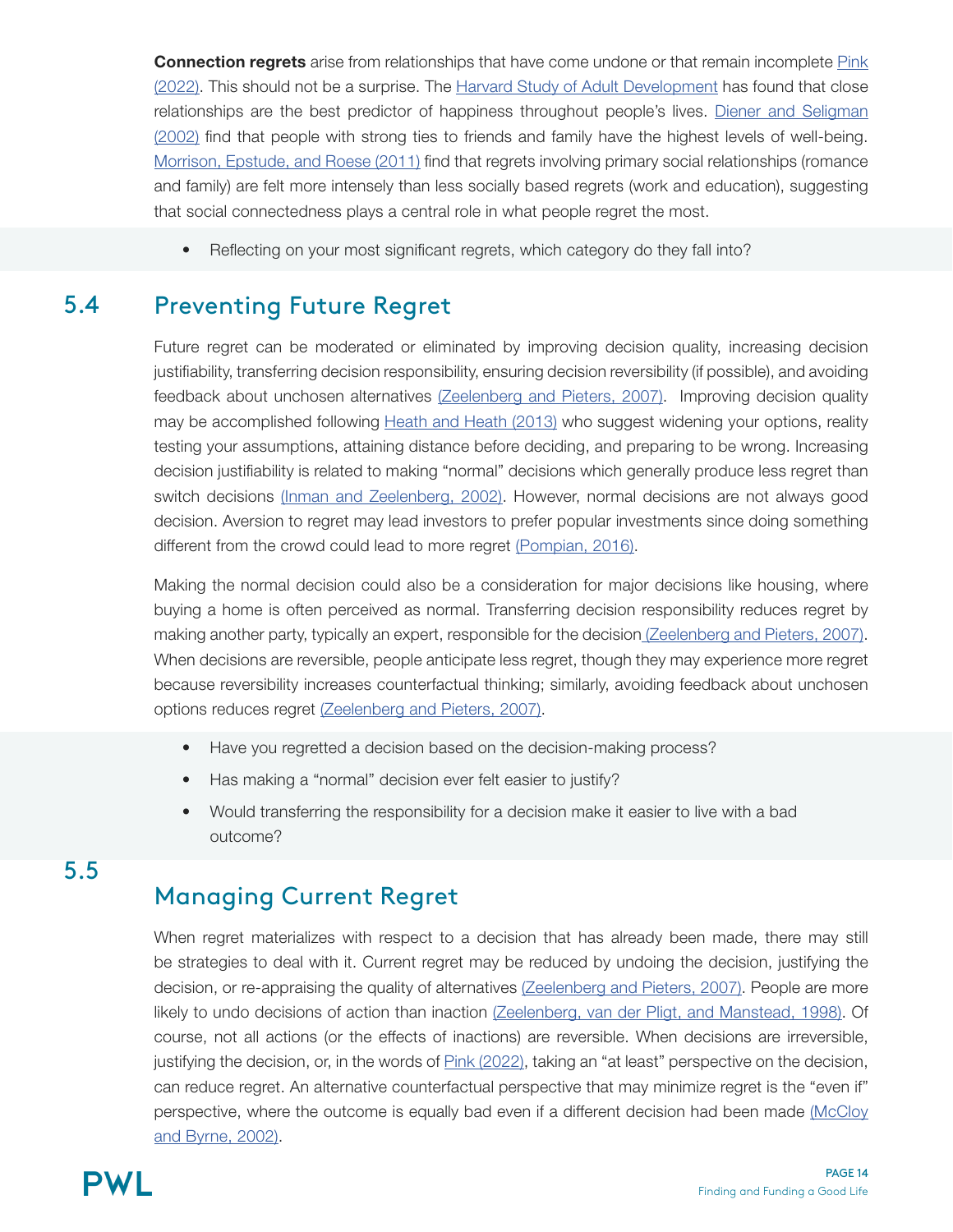- How could a regrettable decision have turned out worse?
- What positives came out of your regrettable decision?
- If you had made an alternative decision, would things really be better than they are?

### Embracing Regret 5.6

Regret is not all bad. It turns out that the uncomfortable feeling of regret can improve future decisions, boost performance, and deepen meaning [\(Pink, 2022\).](https://www.danpink.com/the-power-of-regret/) Regret aversion has been shown to make decision makers take significantly longer to reach a decision and to collect significantly more information before making a choice [\(Reb, 2007\)](https://psycnet.apa.org/record/2008-03010-004). Upward counterfactuals (if only... would have been better) heighten the intention to perform success facilitating behaviors and engender greater improvement on a task [\(Roese, 1994\).](https://psycnet.apa.org/record/1994-36053-001) Through counterfactual reflection, the upsides to reality are identified, a belief in fate emerges, and ultimately more meaning is derived from important life events [\(Kray et al., 2010\)](https://pubmed.ncbi.nlm.nih.gov/20053036/).

Based on this, the popular phrase "no regrets" may not be a sensible objective. Frequent episodes of regret in the absence of self-regulation are detrimental to well-being but regret itself can be a valuable emotion. In fact, people value their regrets substantially more than they do other negative emotions [\(Saffrey, Summerville, and Roese, 2008\)](https://www.ncbi.nlm.nih.gov/pmc/articles/PMC2413060/#:~:text=Study%201%20demonstrated%20that%20regret,stood%20out%20as%20particularly%20beneficial.).

- Can you think of a time when a past regret was helpful to a future decision?
- Does reflecting on your regrets heighten the meaning of key life experiences?

# A Model for a Good Life 6.

Martin Seligman, who co-initiated the field of positive psychology, introduced the PERMA model of well-being [\(Seligman, 2011\),](https://psycnet.apa.org/record/2010-25554-000) a five-factor model of well-being. Emiliya Zhivotovskaya further developed the PERMA-V model to include vitality: eating well, moving regularly, and sleeping deeply.

The factors in the model do not have optimal allocations for any given individual. A good life for one person may be different from a good life for another but understanding the factors in the model can help people consider the most important non-financial elements involved in making financial decisions on a day-to-day basis. The six building blocks of human flourishing in PERMA are Positive Emotion, Engagement, Relationships, Meaning, Accomplishment, and Vitality.

### Positive Emotion 6.1

Positive affective experience, also known as hedonia, or feeling good, is relatively easy to think about - you know it when you feel it. Gratitude [\(Emmons and Mishra, 2011\),](https://psycnet.apa.org/record/2010-25557-016) savoring small pleasures [\(Quoidbach, Dunn, Petrides, and Mikolajczak, 2010\)](https://pubmed.ncbi.nlm.nih.gov/20483819/), mindfulness [\(Roche, Haar, and Luthans, 2014\)](https://digitalcommons.unl.edu/cgi/viewcontent.cgi?article=1132&context=managementfacpub), self-efficacy – the feeling of control [\(Rodin, 1986; Glass, Reim, and Singer, 1971\)](https://psycnet.apa.org/record/1971-24160-001), and hope and optimism [\(Alarcon, Bowling, and Khazon, 2013; Carver and Scheier, 2009\)](https://www.sciencedirect.com/science/article/abs/pii/S0191886912005818?via%3Dihub) are all sources of positive emotion.

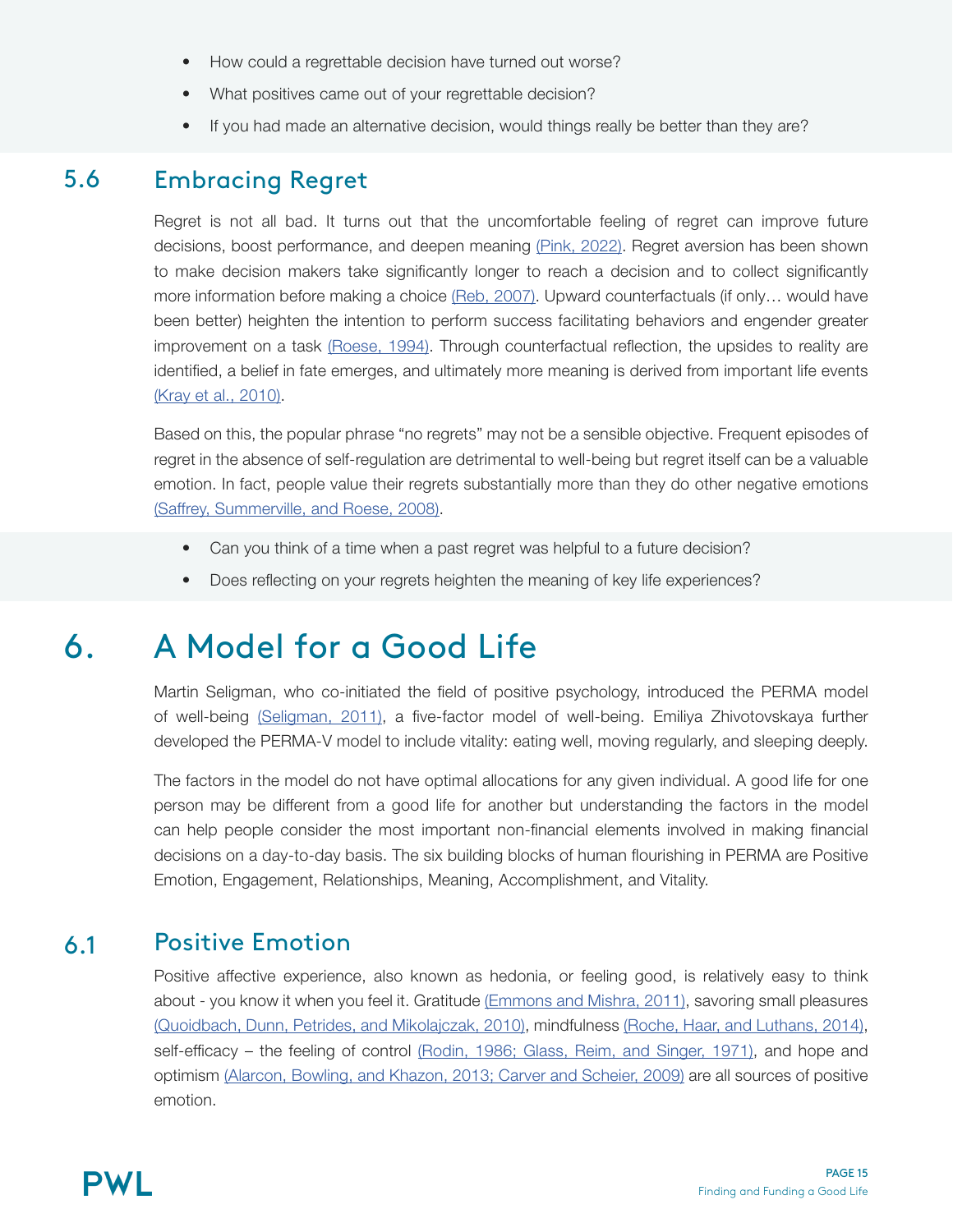Interestingly, [Quoidbach, Dunn, Petrides, and Mikolajczak \(2010\)](https://pubmed.ncbi.nlm.nih.gov/20483819/) find that increasing wealth decreases the ability to savor small pleasures. While positive emotion is important, we are limited by how much of it we can experience. For example, eating a good meal leads to experienced happiness but trying to eat the same meal again as soon as you have finished dessert leads to disgust [\(Miller, 1997\)](https://www.worldcat.org/title/anatomy-of-disgust/oclc/1028044023).

The hedonic treadmill (Campbell and Brickman, 1971) refers to our insatiable desire to attain the next source of positive emotion in search of happiness. Things like a bigger house, nicer car, or higher paying job are all subject to adaptation. While we may get a short burst of positive emotion from obtaining these things, we quickly adapt to them and begin to search for the next thing. In making a financial decision it is important to ask how the decision is expected to impact positive emotion in the long- and short-term, and whether that expectation is worth the monetary cost.

# Questions to reflect on positive emotions:

- What are you grateful for?
- What small pleasures would you never want to give up?
- What are you optimistic about?
- How do you practice mindfulness?
- Do you feel you have influence over your life's outcomes?
- What positive experiences can you buy?

### Engagement 6.2

With Flow is the state of total involvement in an activity that requires complete concentration; an experience so engrossing and enjoyable that time is forgotten and people will do it for its own sake even though it may have no consequence outside the activity itself [\(Csikszentmihalyi, 1999\).](https://psycnet.apa.org/record/1999-11644-003) In states of flow, people know what they have to do moment by moment, they get immediate feedback on what they are doing, and the activity is appropriately matched to their abilities. When a challenging task is in balance with skills, they become lost in the activity and enter a state of flow [\(Csikszentmihalyi,](https://www.worldcat.org/title/beyond-boredom-and-anxiety/oclc/565395946) [1975, 1997\)](https://www.worldcat.org/title/beyond-boredom-and-anxiety/oclc/565395946). There are many activities that can result in states of flow; a few examples are work, sports, arts, reading, and creative projects.

Engagement has an interesting relationship with financial decision-making. The nature of flow requires skill at completing some challenging task. Skills often have some economic value. The ability to earn even a little bit of income can have drastic impacts on financial planning. Interestingly, eliminating work, which is often the primary target of financial planning, may deserve more careful thought. [Haidt](https://www.happinesshypothesis.com/) [\(2006\)](https://www.happinesshypothesis.com/) argues that "love and work are crucial for human happiness because, when done well, they draw us out of ourselves and into connection with people and projects beyond ourselves." Planning to work longer at a more enjoyable job can have a big impact on things like the amount of saving and risk-taking required to fund financial independence.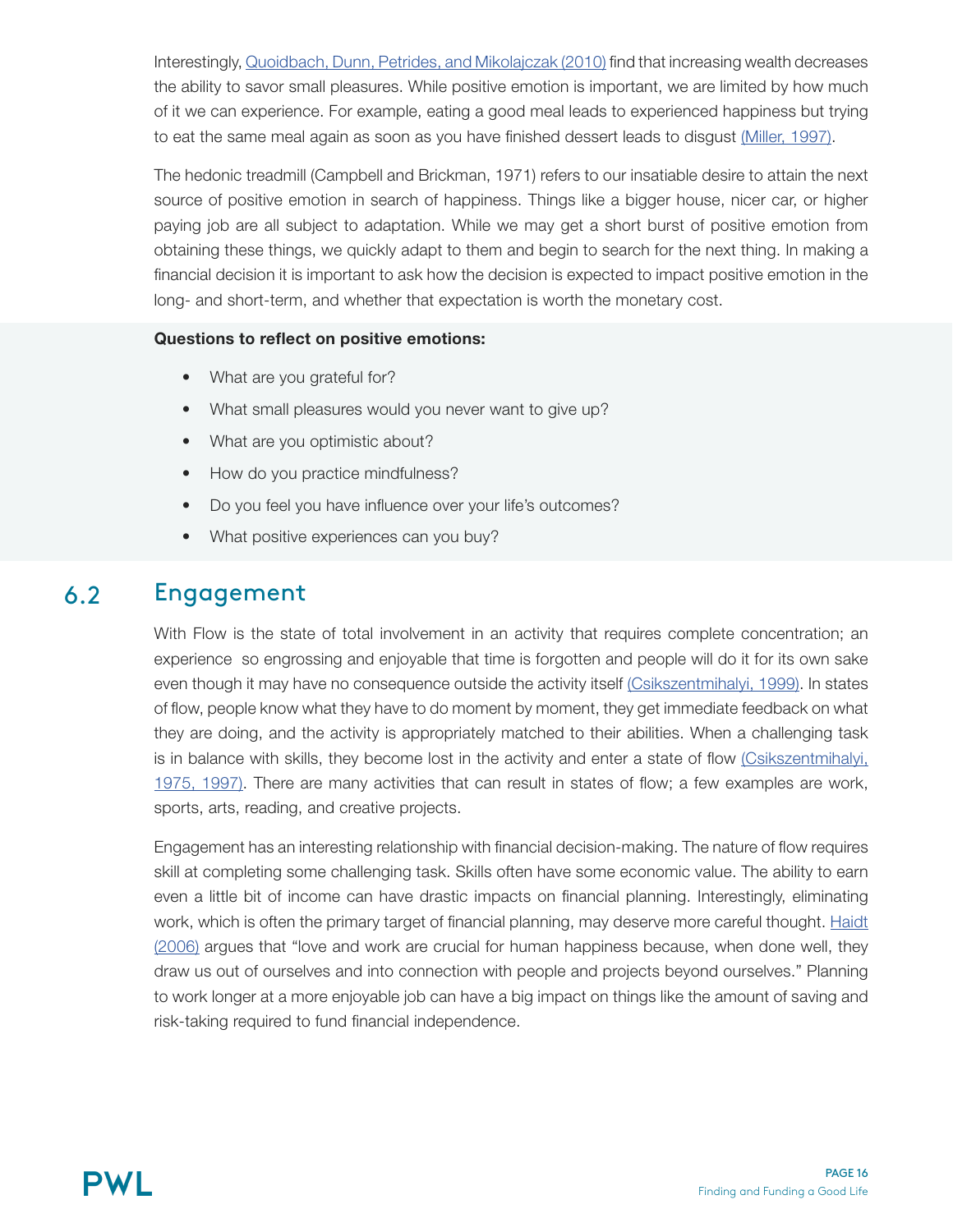# Questions to reflect on engagement:

- What are you good at?
- What does the world need?
- What can you get paid for?
- What do you love doing?
- What is the intersection of the previous four questions? This is your *[Ikigai](https://positivepsychology.com/ikigai/)*.
- What activities make you lose track of time?

### Relationships 6.3

Humans have evolved as social beings. Historically our survival has hinged on our ability to connect with and serve other people, and it is one of the reasons for our species' success [\(Harari, 2015\)](https://www.ynharari.com/book/sapiens-2/). There is evidence suggesting that these evolutionary traits continue to play a role in our well-being. People with strong ties to friends and family and a commitment to spending time with them have the highest levels of well-being [\(Diener and Seligman, 2002\)](https://condor.depaul.edu/hstein/NAMGILES.pdf).

An impact on financial decisions could be funding time to spend on relationships rather than material purchases.

# Questions to reflect on relationships:

- Who do you wish you could spend more time with? What is stopping you from seeing these people more often?
- How many people in your life could you call at 2am to talk through a problem?
- What was the last act of kindness that you did for another person?

### Meaning 6.4

People want meaning and purpose in their lives (Frankl, 2004). A meaningful life consists of belonging to and serving something bigger than the self [\(Seligman, 2012\)](https://psycnet.apa.org/record/2010-25554-000). Being involved with community, family, work, religion, and social causes are some examples of activities that allow meaning. These do not need to be grand gestures. Victor Frankl, a Holocaust survivor and psychologist, found meaning in sharing his small portion of food with others while living in Auschwitz (Frankl, 2004).

# Questions to reflect on meaning:

- What contribution are you making to the world?
- How do you stay connected with your family?
- What do you do to contribute positively to those around you?
- How are you involved in your community?
- What social causes are important to you?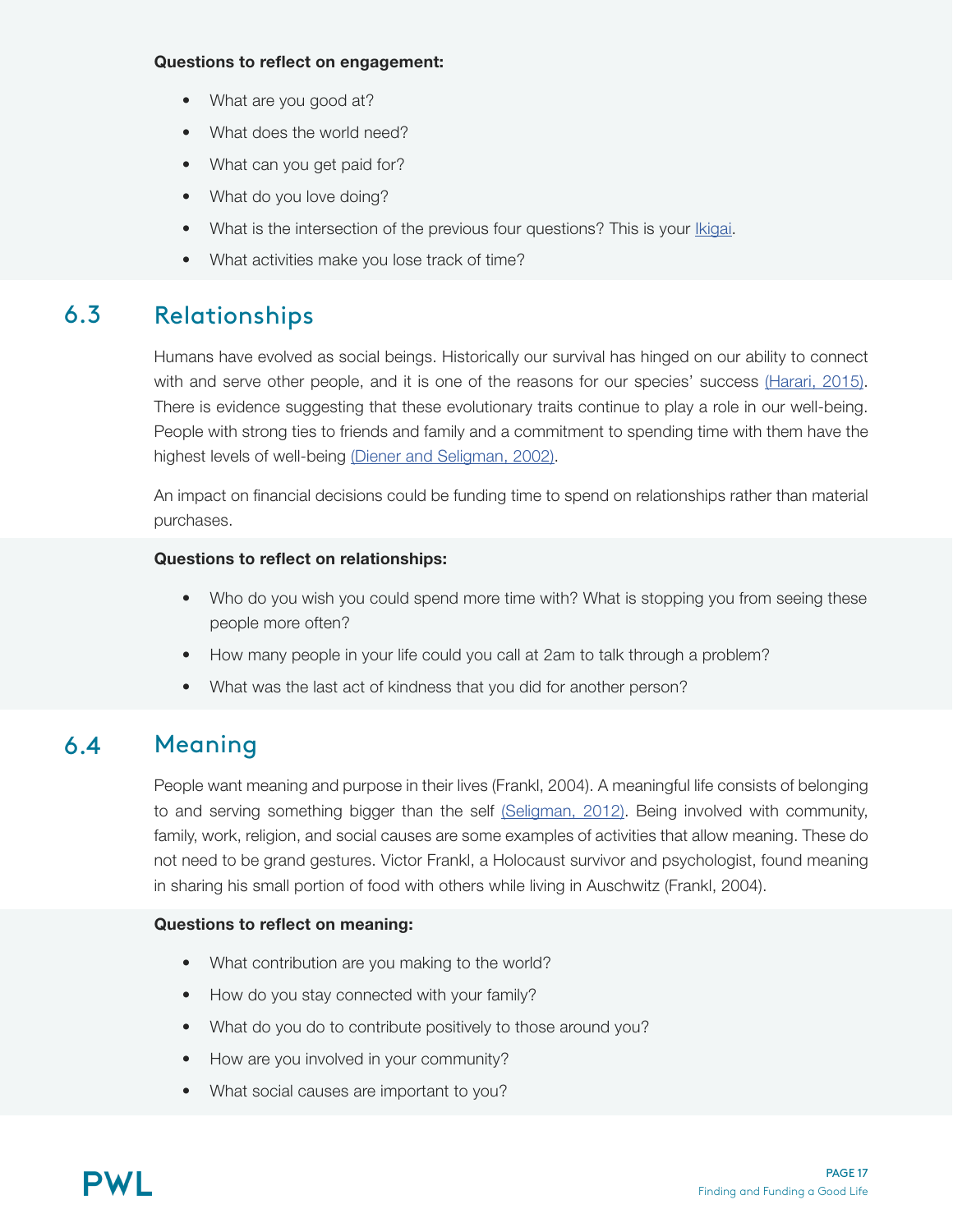### Accomplishment 6.5

People pursue accomplishment for its own sake [\(White, 1959\).](https://psycnet.apa.org/record/1961-04411-001) Achievement, competence, success, and mastery are relentlessly pursued by many humans even when they do not lead to positive emotion, meaning, or relationships. Mountaineering is a good (extreme) example: it is miserable and dangerous, but offers an outlet to set and achieve goals and pursue mastery, both of which seem to be innately important to people [\(Lowenstein, 1999\).](https://www.cmu.edu/dietrich/sds/docs/loewenstein/mountaineering.pdf) Accomplishment can occur at work, in sport, or in a hobby, among other places.

# Questions to reflect on accomplishment:

- What are you trying to get better at?
- What do you want to accomplish in the next month? Next year?
- What achievements have you accomplished recently? How did it feel?
- Do you take time to reflect on your accomplishments?

### **Vitality** 6.6

Noticeably absent from the PERMA model is anything related to physical health, but there is strong evidence that physical and mental health are closely related. Poor nutrition may be a causal factor in the experience of low mood [\(Firth, Gangwisch, Borsini, Wootton, and Mayer, 2020\)](https://www.ncbi.nlm.nih.gov/pmc/articles/PMC7322666/) and gut bacteria are related to anxiety and depression [\(Foster and Neufeld, 2013\);](https://www.researchednutritionals.com/wp-content/uploads/2017/04/gut-brain-axis-how-the-microbiome-influences-anxiety-and-depression.pdf) some evidence suggests high consumption of red and/or processed meat, refined grains, sweets, high-fat dairy products, butter, potatoes and high-fat gravy, and low intakes of fruits and vegetables is associated with an increased risk of depression  $(L$ i et al., 2017). Exercise reduces anxiety, depression, and negative mood by improving self esteem and cognitive function. It also improves sleep, increases energy, and reduces stress, among other benefits [\(Sharma, Madaan, and Petty, 2006\).](https://www.ncbi.nlm.nih.gov/pmc/articles/PMC1470658/#i1523-5998-8-2-106-b2) Sleeping less than 7 hours per night is associated with weight gain, diabetes, hypertension, heart disease and stroke, depression, increased risk of death, impaired immune function, increased pain, impaired performance, increased errors, and greater risk of accidents [\(Watson et al., 2015\)](https://www.ncbi.nlm.nih.gov/pmc/articles/PMC4434546/). Some estimates show substantial economic costs due to lost productivity related to poor sleep [\(Kessler et al., 2011\)](https://pubmed.ncbi.nlm.nih.gov/21886353/). It is likely that each of these elements of vitality – diet, exercise, and sleep – the "holy trinity" of healthy living, lead to improved mental and physical performance *[Wells, 2017]*. Diet, exercise, and sleep are all related to money. Good food, gym memberships, personal trainers, and home gym equipment are often expensive. Beyond the supplies needed, finding (or funding) the time needed to eat well, exercise, and sleep at least 7 hours a night will often require trade-offs.

# Questions to reflect on vitality:

- Do you eat a healthy diet? If not, how could you improve it?
- Do you exercise for at least 30 minutes at least 3 days a week? If not, what's stopping you?
- Do you sleep at least 7 hours each night?
- Between the PERMA-V model (what to do) and the common regrets that people have (what not do) there is tremendous overlap. A good life is highly subjective, but understanding.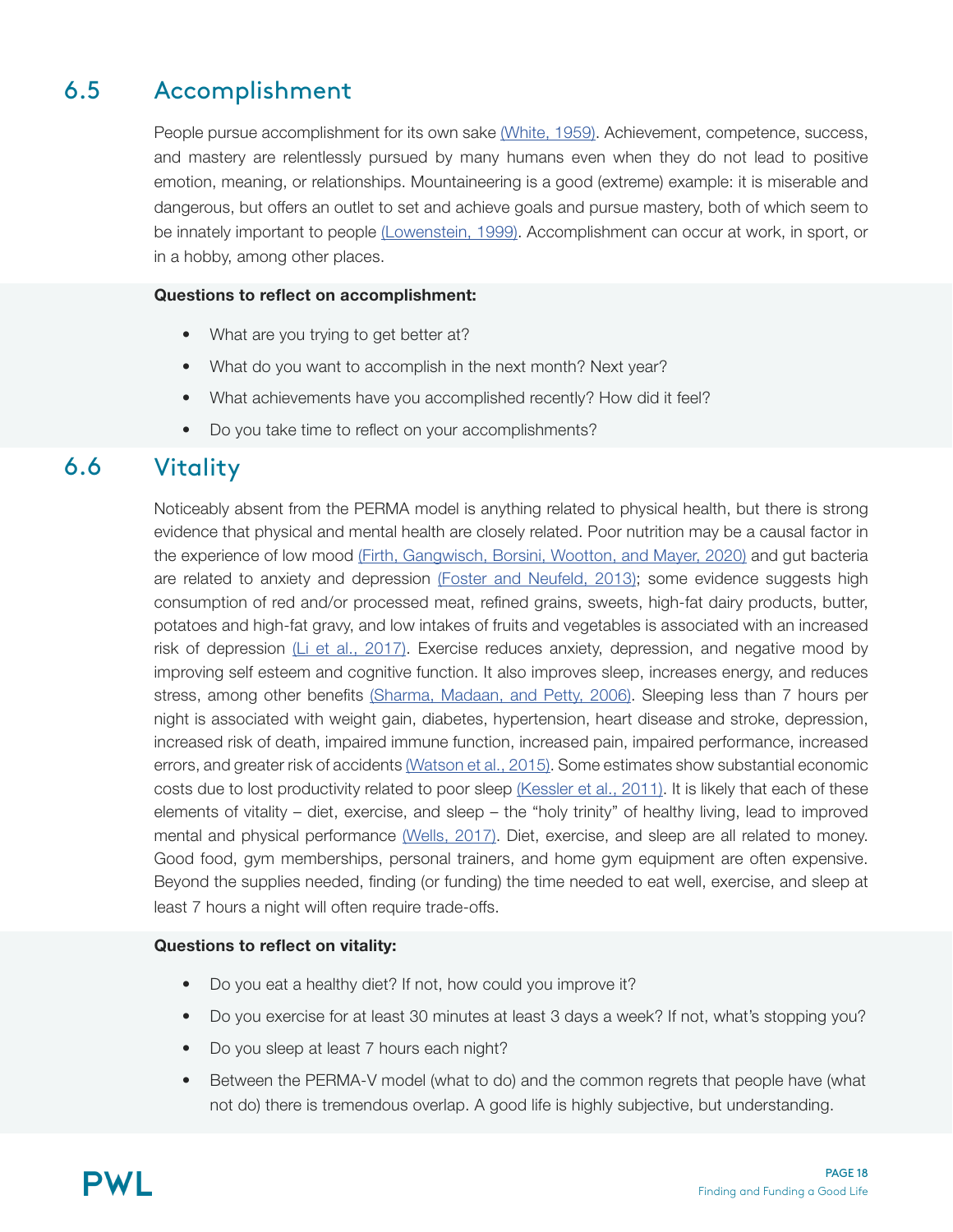# Setting Goals 7.

So far, we have seen many ingredients of a good life. Moving toward a good life generally requires setting goals. For many years, goals-based financial planning has been the backbone of the financial services industry. A financial planner will often start client interactions by asking "what are your goals?" and then building a financial plan to achieve those goals. The FP Canada Standards Council™ [explains](https://www.fpcanada.ca/docs/default-source/standards-and-enforcement/guidance-to-the-profession---financial-planning-process.pdf): "An effective financial planning recommendation, properly implemented, will help the client meet their financial goals and needs while helping to optimize their financial position." Big financial goals typically anchor the financial planning process: retiring at 55 with \$8,000 per month of income, affording a larger home, saving for a child's university education, or buying a boat are some examples. Defining and prioritizing goals in the financial planning process is objectively valuable – using a goals-based framework to determine which goals to fund and how to fund them can lead to a substantial increase in utility-adjusted wealth [\(Blanchett, 2015\).](https://www.financialplanningassociation.org/article/journal/JUN15-value-goals-based-financial-planning) Optimizing based on a set of known goals is a math problem, but setting the goals is much more challenging.

Not only are people deficient at knowing what will make them happy in the future, as described in the previous sections of this paper, they are also deficient in generating the possible set of objectives for the decisions that they make; in studies examining the ability of decision makers to generate selfrelevant objectives for consequential decisions participants consistently omitted nearly half of the objectives that they later identified as personally relevant, and, once identified, the previously omitted objectives were perceived to be nearly as important as the ones initially identified [\(Bond, Carlson,](https://pubsonline.informs.org/doi/abs/10.1287/mnsc.1070.0754?journalCode=mnsc)  [and Keeney, 2008\)](https://pubsonline.informs.org/doi/abs/10.1287/mnsc.1070.0754?journalCode=mnsc). This shortcoming in identifying objective seems to stem from not thinking broadly enough about the range of relevant objectives, and not thinking deeply enough to articulate every objective within the range that is considered [\(Bond, Carlson, and Keeney, 2010\).](https://www.scheller.gatech.edu/directory/faculty/bond/pubs/Bond Carlson Keeney DA 2010.pdf) It should be clear that starting with the question "what are your goals?" without scrutinizing the goals themselves may lead to a financial plan that is at odds with living a good life.

### Generating Objectives 7.1

Setting financial goals is effectively the process of defining a good life for yourself. As we have seen, many people will struggle to identify their personal objectives on the first try. Following the prescriptive implications of the empirical and theoretical work of [Bond, Carlson, and Keeney \(2010\)](https://www.scheller.gatech.edu/directory/faculty/bond/pubs/Bond Carlson Keeney DA 2010.pdf), a good first step is generating a list of objectives without outside help. Knowing that this initial list will be deficient, the next step is to revisit the task of identifying objectives with a stated challenge of approximately doubling the number of objectives initially identified. Empirically, this second challenge task leads to better estimates than a single request. The other finding from [Bond, Carlson, and Keeney \(2010\)](https://www.scheller.gatech.edu/directory/faculty/bond/pubs/Bond Carlson Keeney DA 2010.pdf) is that a categorical format can be useful in eliciting additional objectives. For example, we may use the PERMA-V model to inform potential categories for the objectives. If there is a master list of objectives available, it should be consulted after the individual has deliberated about their own objectives using the challenge and category tools [\(Bond, Carlson, and Keeney, 2010\)](https://www.scheller.gatech.edu/directory/faculty/bond/pubs/Bond Carlson Keeney DA 2010.pdf).

# Questions to reflect on generating objectives:

- What are your goals?
- Can you double the size of your initial list?
- Does using categories like those in Section 6 (positive emotion, engagement, relationships, meaning, achievement, vitaility) help you think of any more goals?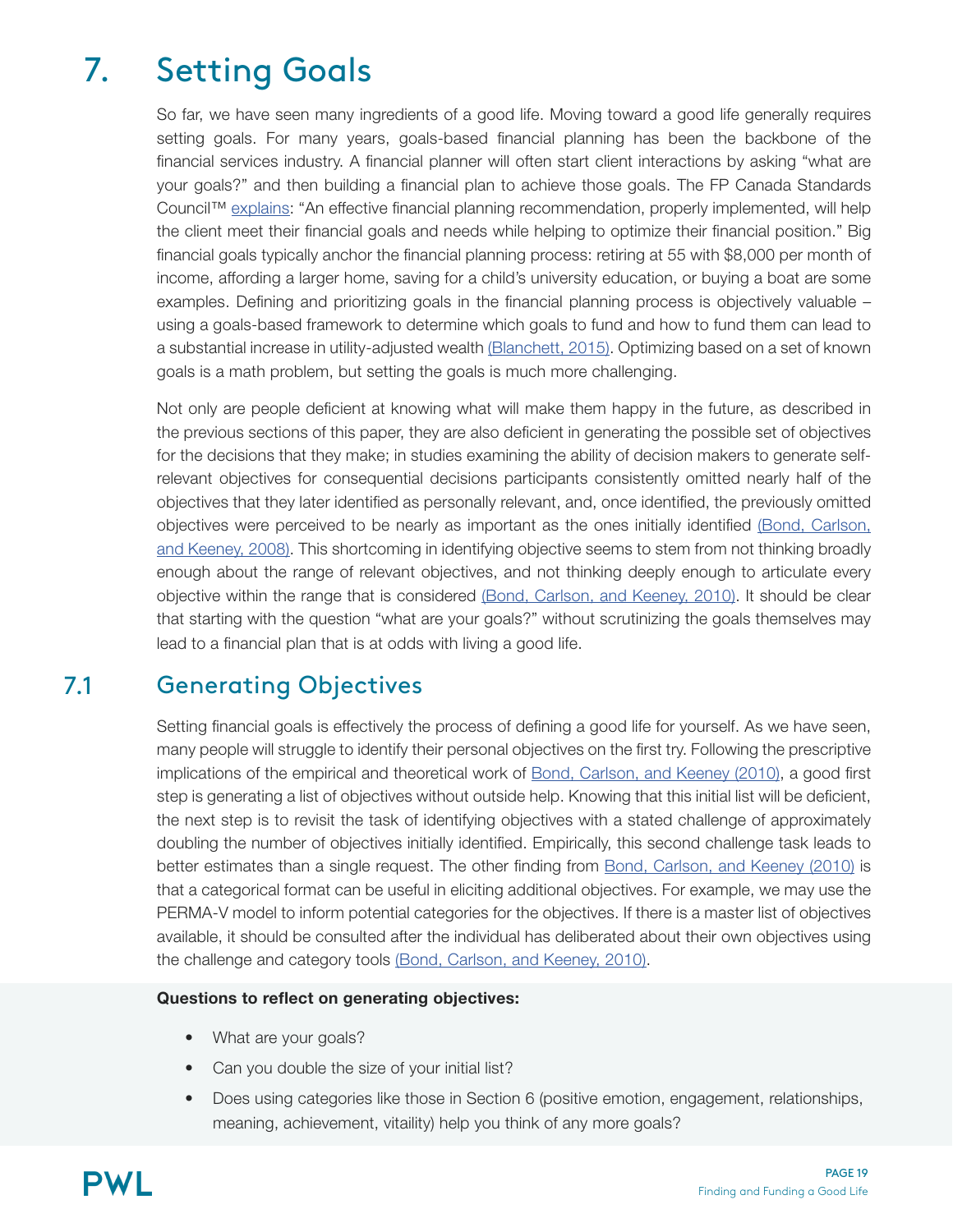### Effective Goals 7.2

Given the long-term nature of financial decisions – moving economic value through time – financial goals are an important part of the decision-making process. Effective goals are statements of a desirable state, not the means to get there, and they are abstract; defined this way, goals are powerful motivational tools that pull you in the direction that you want to go [\(Fishbach, 2022\)](https://www.hachettebookgroup.com/titles/ayelet-fishbach/get-it-done/9780316538350/). Defining a goal in terms of its desired state, like having more time for leisure activities, instead of its explicit costs, like spending money on a house cleaner, increases the motivation to achieve the goal; framing the desired future state as a goal rather than a means has a powerful effect on motivation [\(Shaddy and](https://www.anderson.ucla.edu/documents/areas/fac/marketing/Shaddy/investing_goals.pdf) [Fishbach, 2018\)](https://www.anderson.ucla.edu/documents/areas/fac/marketing/Shaddy/investing_goals.pdf). Abstract goals put the focus on the meaning of your actions, making the actions themselves seem less like a chore. Thinking about goals in the abstract makes people more likely to exercise self-control in their actions toward a goal [\(Fujita and Carnevale, 2012\)](https://citeseerx.ist.psu.edu/viewdoc/download?doi=10.1.1.723.4168&rep=rep1&type=pdf). However, there is a fine line where goals may become too abstract if they cannot be linked to a specific set of actions; if there is no clear path to achieving the goal people revert to fantasizing instead of taking action, and fantasizing about a goal seems to be negatively related to goal attainment [\(Oettingen and Wadden,](https://www.psy.uni-hamburg.de/de/arbeitsbereiche/paedagogische-psychologie-und-motivation/personen/oettingen-gabriele/dokumente/oettingen-1991.pdf) [1991\).](https://www.psy.uni-hamburg.de/de/arbeitsbereiche/paedagogische-psychologie-und-motivation/personen/oettingen-gabriele/dokumente/oettingen-1991.pdf)

Another consideration in effective goal setting is whether to use "approach" goals or "avoidance" goals. Approach goals are things that you want while avoidance goals things that you do not want. Choosing between the two comes down to the nature of the goal and the nature of the person. Avoidance goals are most useful in preventing harm and escaping danger, while approach goals are better suited for achieving a positive desired future state; avoidance goals are more urgent and less pleasant and approach goals are easier to stick with since they are pleasant [\(Fishbach, 2022\).](https://www.hachettebookgroup.com/titles/ayelet-fishbach/get-it-done/9780316538350/) Some people have a strong Behavioral Approach System while others have a strong Behavioral Inhibition System. Those with a strong Behavioral Approach System will do better with approach goals while those with a strong Behavioral Inhibition System will do better with avoidance goals. To assess your predisposition, [Fishbach \(2022\)](https://www.hachettebookgroup.com/titles/ayelet-fishbach/get-it-done/9780316538350/) suggests reflecting on the following statements:

- 1. When I want something, I usually go all out to get it
- 2. When I see an opportunity for something I like, I get excited right away
- 3. I worry about making mistakes
- 4. Criticism or scolding hurts me quite a bit

If you agree with statements 1 and 2, you are expected to do better with approach goals. If you agree with statements 3 and 4 you are expected to do better with avoidance goals. Avoidance goals might work well to stop an unwanted behavior, like shopping online or spending leisure time scrolling Instagram. Approach goals will tend to be the better choice for defining a good life. In general, under most circumstances, approach goals are more motivating than avoidance goals [\(Fishbach, 2022\)](https://www.hachettebookgroup.com/titles/ayelet-fishbach/get-it-done/9780316538350/).

# Questions to reflect on effective goals:

- Are your goals abstract, defined as what you want to achieve rather than the means it will take to get there?
- Does it make more sense for you, or your situation, to set approach goals or avoidance goals?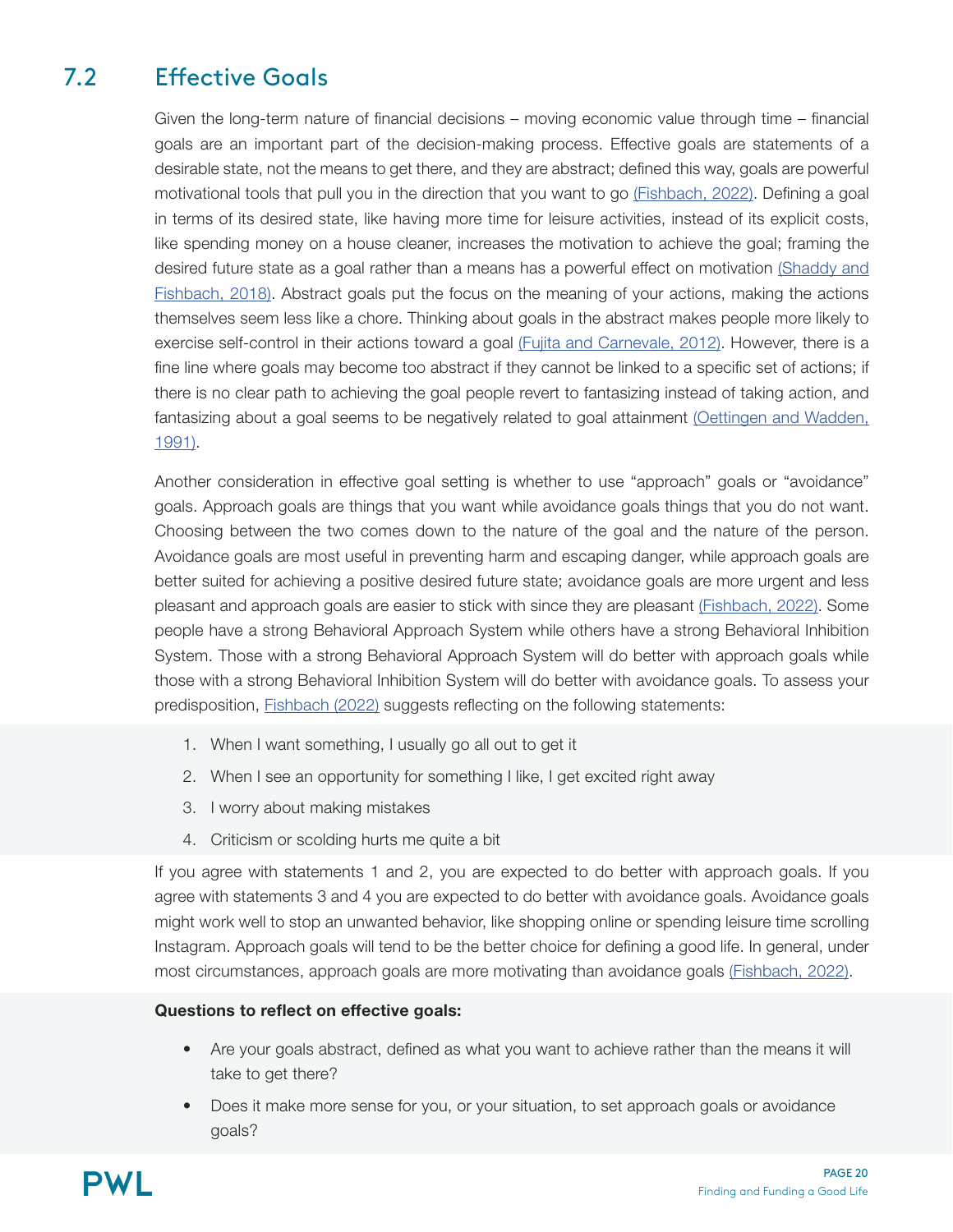### Pursuing Goals 7.3

Setting goals takes work, but the real work is in achieving them. To turn a goal into action it is important to create challenging, measurable, actionable, and self-set targets [\(Fishbach, 2022\).](https://www.hachettebookgroup.com/titles/ayelet-fishbach/get-it-done/9780316538350/) Challenging, or optimistic, targets with minor consequences for failure increase motivation and execution toward completing the desired actions [\(Zhang and Fishbach, 2010\).](https://pubmed.ncbi.nlm.nih.gov/20121310/) Measurable targets are necessary as a feedback loop to monitor progress. Actionable targets are practically useful in day-to-day life; a measurable target that is hard to measure is not useful. For example, exercising for 30 minutes each day is more actionable than burning 500 calories. Self-set targets maintain your sense of freedom – when people are told what to do they are more likely to rebel against the instruction to regain their sense of freedom [\(Brehm, 1966\)](https://psycnet.apa.org/record/1967-08061-000). In a financial planning context, a planner may tell a client what they need to do to accomplish their goals. An alternative approach would be to have the client partake in the analysis that arrives at the required action; having the client figure out how much they can save or spend to satisfy a goal, and potentially modifying the goal to suit, would be more effective than prescribing the amount required to satisfy the goal as originally stated.

Meeting targets should not feel like a chore. Intrinsic motivation to pursue the means toward a goal is one of the best predictors of adherence [\(Fishbach and Woolley, 2016\).](https://journals.sagepub.com/doi/abs/10.1177/0146167216676480) The implication for goal setting is important: if you do not enjoy the means, or the means does not feel like it is accomplishing the goal, it will be more challenging to stick with it. In long-term financial planning, the goal is often far in the future and the means (saving, for example) is not always enjoyable, making the motivation to save extrinsic. Activities can feel more intrinsically motivated when they achieve mini-goals, or when the activity is fun [\(Fishbach, 2022\)](https://www.hachettebookgroup.com/titles/ayelet-fishbach/get-it-done/9780316538350/). In pursuing goals it is important to remember that we get pleasure from making progress toward a goal (pre-goal attainment positive affect), and from achieving the goal (post-goal attainment positive affect), but while progress toward the goal offers continued pleasure along the way, post-goal pleasure is short-lived [\(Davidson, 1998\)](http://citeseerx.ist.psu.edu/viewdoc/download?doi=10.1.1.670.1877&rep=rep1&type=pdf). In other words, when it comes to pursuing goals, it is more about the journey than the destination, and, as we have seen, making the journey enjoyable increases adherence.

# Questions to reflect on pursuing goals:

- Do you have measurable, self-set targets for your goals?
- Do you enjoy the means to achieving your goals? If not, can you create mini goals to make them more enjoyable?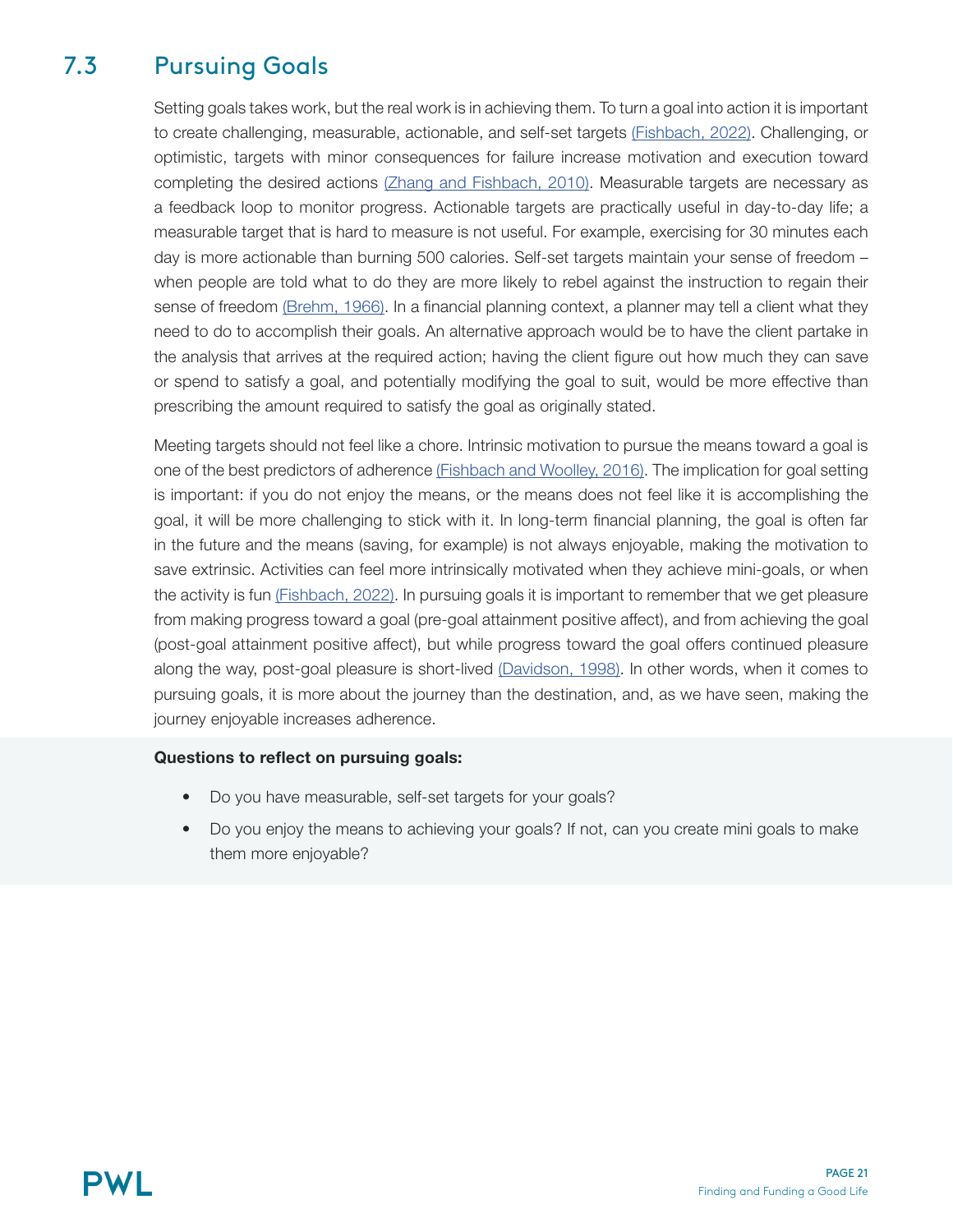### Organizing Goals with a Goals System 7.4

Goals will almost certainly pull in different directions. A good life has a lot of ingredients, but too much of any of them will be to the detriment of the others. Balancing the means to achieving multiple goals is a complex task that requires deliberate planning. In motivation science, this is achieved with a "goal system" [\(Fishbach, 2022\)](https://www.hachettebookgroup.com/titles/ayelet-fishbach/get-it-done/9780316538350/). In a goal system there are top level abstract goals served by sub-goals (means). Some means are "multifinal" meaning that they serve more than one goal, some are "equifinal" meaning that they are one of multiple means that serve the same goal, and some are "unifinal" meaning that they serve only a single goal. A multifinal means might be walking to work with a friend, serving the goals of saving money on parking, getting exercise, and socializing. Equifinal means are multiple means to achieve the same goal – walking to work, hiking, and swimming all serve the goal to exercise. A unifinal means might be saving for retirement, serving the goal of financial independence but nothing else. Multifinal means are efficient, but from the perspective of motivation they can weaken the mental link between the top-level abstract goal and its means [\(Fishbach, 2022\)](https://www.hachettebookgroup.com/titles/ayelet-fishbach/get-it-done/9780316538350/).

A goals system makes the relationship between means and goals easier to understand, but it does not determine how to deal with conflicting goals. Intuitively, resolving goal conflicts can be accomplished by prioritizing some goals over others or by compromising between multiple goals. When you view a goal as central to your identity [\(Shaddy, Fishbach, and Simonson, 2021\)](https://franklinshaddy.com/assets/tradeoffs.pdf) or see it as a moral or ethical issue [\(Tetlock et al., 2000\)](https://citeseerx.ist.psu.edu/viewdoc/download?doi=10.1.1.126.6275&rep=rep1&type=pdf), it makes sense to prioritize; prioritization can also make sense when the marginal benefit of the action does not diminish. For example, the marginal benefit of exercising after you have already completed the day's exercise is low, while the marginal benefit of finishing an assignment that is due tomorrow is high. When goals have decreasing marginal benefits, it makes more sense to compromise.

# Questions to reflect on creating a goals system:

- Can you draw your goals system?
- How many of your goals have equifinal means?
- Are any of your goals in conflict with each other? How will you resolve the conflict?

# Conclusion: Toward a Good Life 8.

People are responsible for making financial decisions – which typically involve time and money – multiple times each day. This is not an easy task since we are wired to make quick decisions that result in short-term pleasure and improve our status relative to those around us. Even the noble objective of setting long-term financial goals is easily sabotaged by our inability to identify a complete set of personally important objectives, and our weak ability to know what will make us happy in the future. Stepping back to reflect on how our decisions will affect life satisfaction and happiness requires more effortful thought, a model to understand what a good life looks like, and a plan to achieve it. Building a goals system can be helpful in overcoming these obstacles. A goals system contains top level abstract goals, potentially informed by the five-factor model for financial goals, and the means to achieve them. The first step in funding a good life is finding a good life. Hopefully this paper is a starting point.

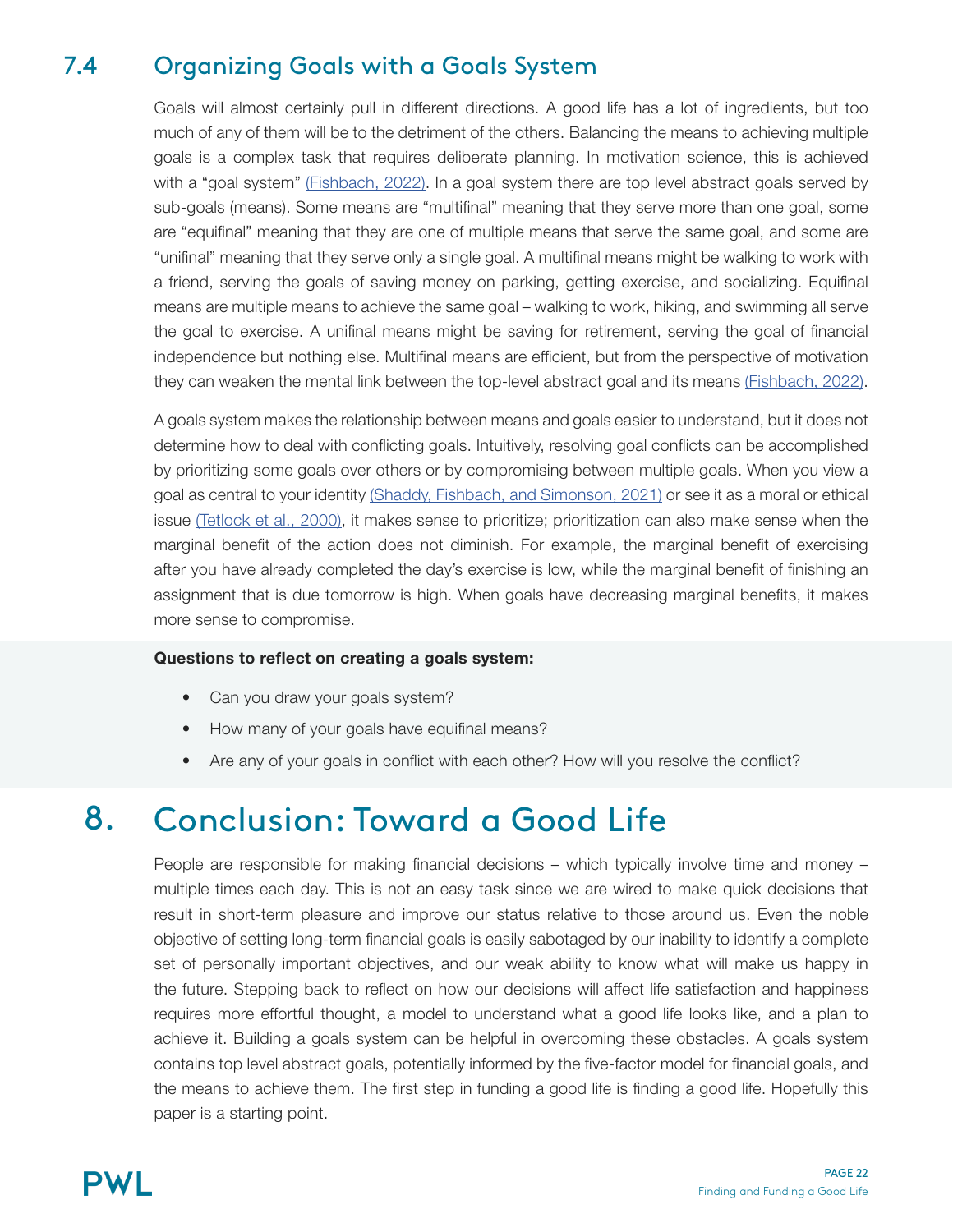# The Author



**Benjamin Felix** MBA, CFA, CIM, CFP Portfolio Manager

PWL Capital Inc. www.pwlcapital.com/author/benjamin-felix/

Benjamin Felix is the Head of Research at PWL Capital, a Canadian wealth management firm known for its publicly available thought leadership. PWL creates resources for Canadian investors including white papers, model portfolios, and research content. Benjamin co-hosts a podcast, the [Rational Reminder,](https://rationalreminder.ca/) and is the host of a [YouTube channel](https://www.youtube.com/c/BenFelixCSI/featured) which together reach hundreds of thousands of people in Canada and around the world. Benjamin joined PWL Capital in 2013 after completing a degree in mechanical engineering and an MBA in financial management. He is a CFA charterholder and a CFP professional.